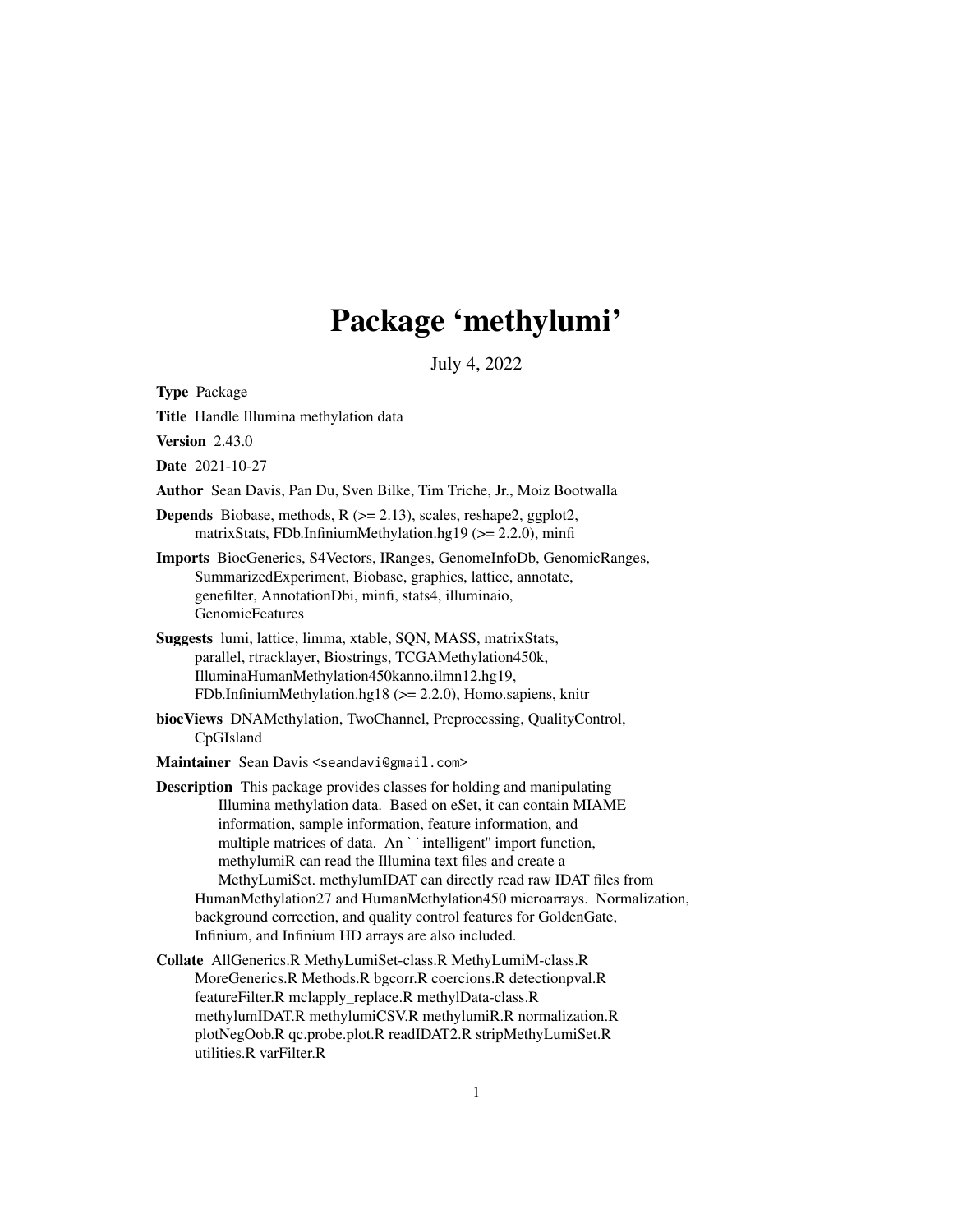## VignetteBuilder knitr

BugReports <https://github.com/seandavi/methylumi/issues/new>

License GPL-2

Encoding UTF-8

RoxygenNote 7.1.2

git\_url https://git.bioconductor.org/packages/methylumi

git\_branch master

git\_last\_commit 6e09976

git\_last\_commit\_date 2022-04-26

Date/Publication 2022-07-04

## R topics documented:

|              | 3                        |
|--------------|--------------------------|
|              | $\overline{\mathcal{A}}$ |
|              | $\overline{4}$           |
|              | 5                        |
|              | 6                        |
|              | $\overline{7}$           |
|              | 8                        |
|              | 8                        |
|              | 9                        |
| 10           |                          |
| 10           |                          |
| 12           |                          |
| 13           |                          |
| 14           |                          |
| 14           |                          |
| 16           |                          |
| -18          |                          |
| 19           |                          |
| mldat<br>22. |                          |
| 22           |                          |
| 23           |                          |
| 24           |                          |
| 25           |                          |
| 25           |                          |

**Index** [27](#page-26-0)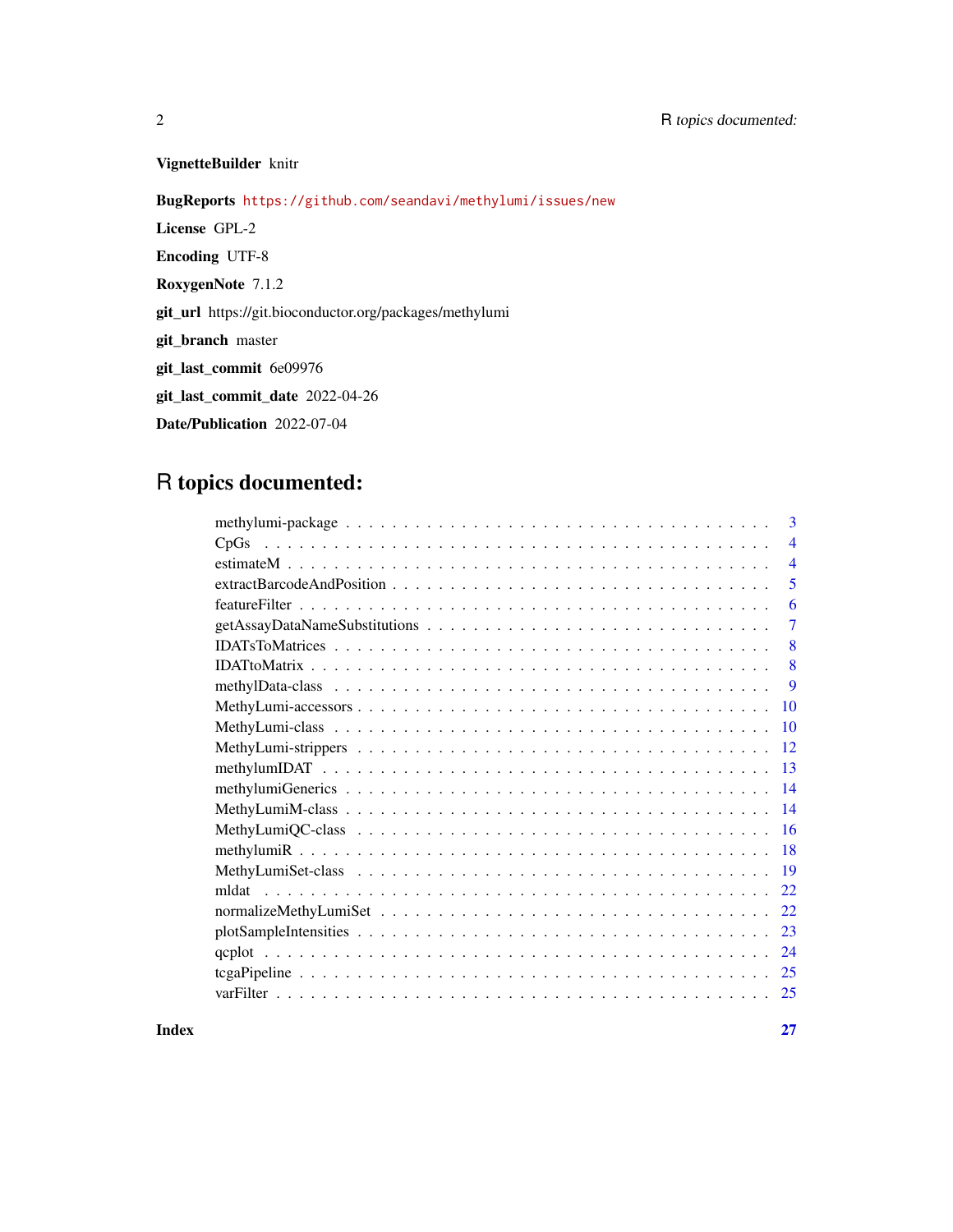<span id="page-2-0"></span>methylumi-package *Handle Illumina methylation data*

#### Description

This package contains a class structure for handling methylation data from Illumina as well as utility functions for loading the data from files generated by Illumina. Normalization that attempts to correct for dye bias is also included.

Important data classes include: [MethyLumiSet](#page-18-1) and [MethyLumiQC](#page-15-1), both of which are subsets of the [MethyLumi](#page-9-1) class, which is a subset of the [eSet](#page-0-0) class.

A worked example of the use of the package can be found by typing: openVignette().

A full listing of the available documentation can be obtained by typing help.start() and selecting methylumi from the Packages link or by typing library(help="methylumi").

If you use the methylumIDAT function or its out-of-band preprocessing mechanisms in your work, a citation to the paper "Low-level processing of Illumina Infinium DNA methylation beadarrays" by TJ Triche, DJ Weisenberger, D Van Den Berg, KD Siegmund, and PW Laird, Nucleic acids research, 2013, would be appreciated.

#### Details

| Package: | methylumi |
|----------|-----------|
| Type:    | Package   |
| License: | GPL       |

#### Author(s)

Sean Davis <sdavis2@mail.nih.gov>

## References

<http://watson.nci.nih.gov/~sdavis/software/R>

#### See Also

[Biobase](#page-0-0)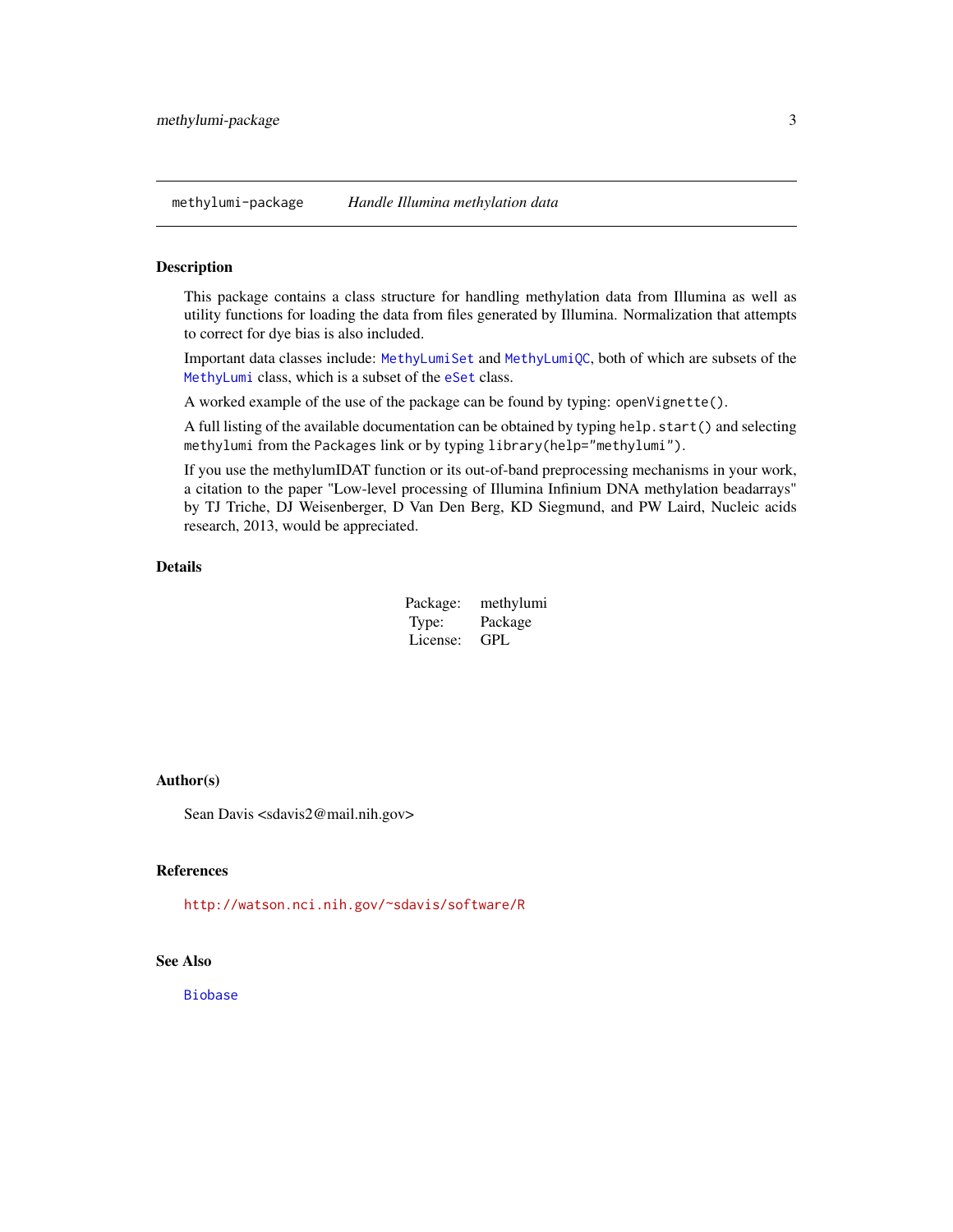<span id="page-3-0"></span>

## Description

Data frame describing loci on the 27 and 450k arrays.

#### Usage

data(CpGs)

## Examples

data(CpGs) head(CpGs)

estimateM *Estimate methylation M-value matrix*

## Description

Estimate methylation M-value matrix from MethyLumiM-class object or eSet-class object, which include methylated and unmethylated probe intensities

#### Usage

```
estimateM(methyLumiM, returnType=c("ExpressionSet", "matrix"), offset=100)
```
#### Arguments

| methyLumiM | MethyLumiM-class object or eSet-class object, which include methylated and<br>unmethylated probe intensities |
|------------|--------------------------------------------------------------------------------------------------------------|
| returnType | determine whether return an ExpressionSet (MethyLumiM in this case) or ma-<br>trix object                    |
| offset     | offset added to the methylated and unmethylated probe intensities when estimat-<br>ing the M-value           |

## Details

M-value is the log2 ratio between Illumina methylated and unmethylated probe intensities. As variations of small intensities can cause big changes in the ratio estimation, so an offset is added to methylated and unmethylated probe intensities when estimating the M-value.

Please check the lumi package for more details of estimateM function.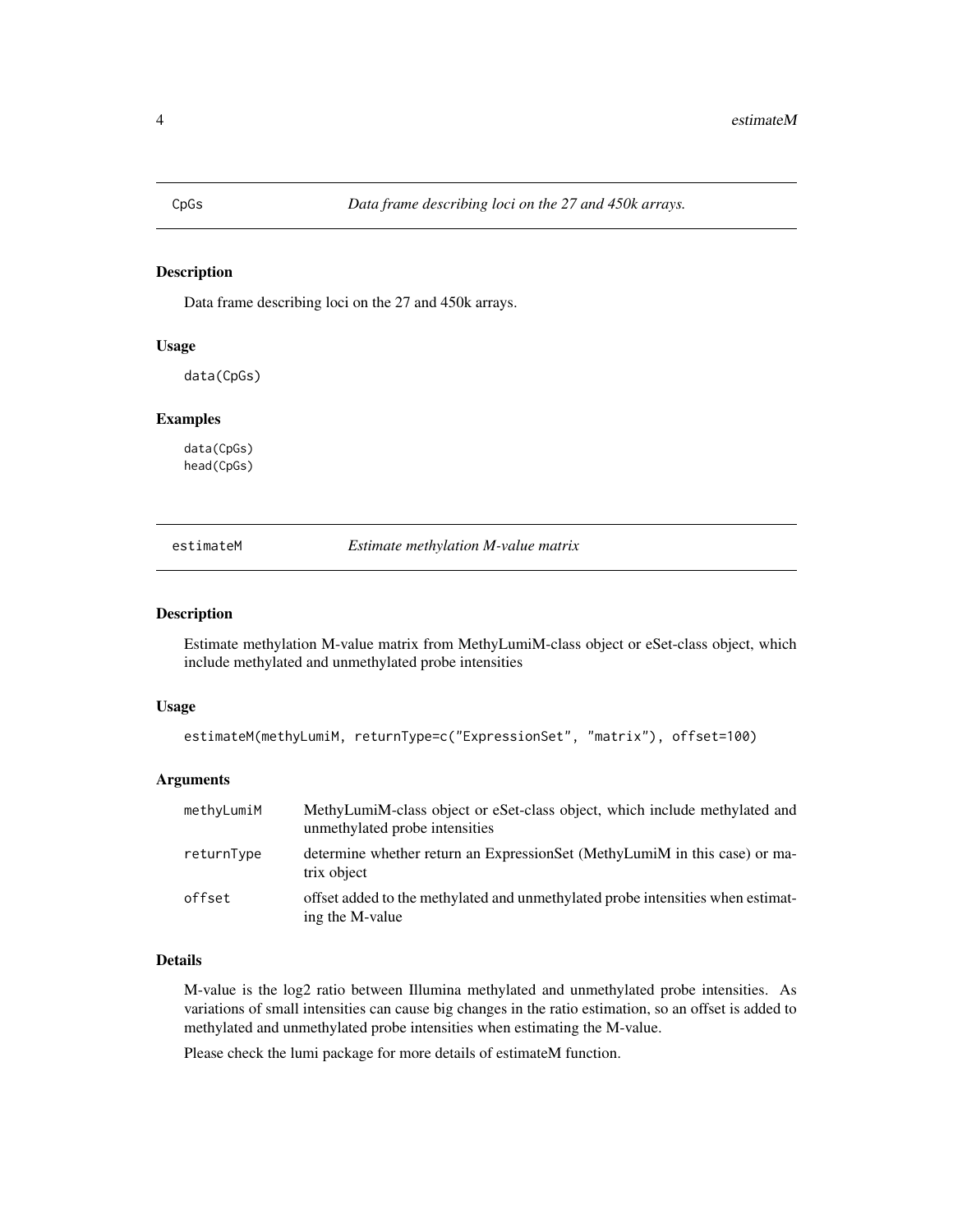## <span id="page-4-0"></span>Value

A MethyLumiM or matrix object of methylation M-value

#### Author(s)

Pan DU

## References

Du, P., Zhang, X, Huang, C.C., Jafari, N., Kibbe, W.A., Hou, L., and Lin, S.M., (2010) 'Comparison of Beta-value and M-value methods for quantifying methylation levels by microarray analysis', (under review)

```
extractBarcodeAndPosition
```
*Extract the Barcode and Position Information from Sentrix ID*

## Description

The sentrix IDs from an illumina sentrix array contain positional information that might be useful. This function simply extracts that information from the ID itself.

#### Usage

```
extractBarcodeAndPosition(sentrixids)
```
#### Arguments

sentrixids A character vector of sentrix IDs that look like: 1632405013\\_R001\\_C001

## Value

A data.frame with three columns:

| sentrix | numeric, the sentrix ID     |
|---------|-----------------------------|
| row     | numeric, the sentrix row    |
| column  | numeric, the sentrix column |

#### Author(s)

Sean Davis <sdavis2@mail.nih.gov>

#### See Also

methylumiR

#### Examples

```
extractBarcodeAndPosition(c('12341234_R001_C001'))
```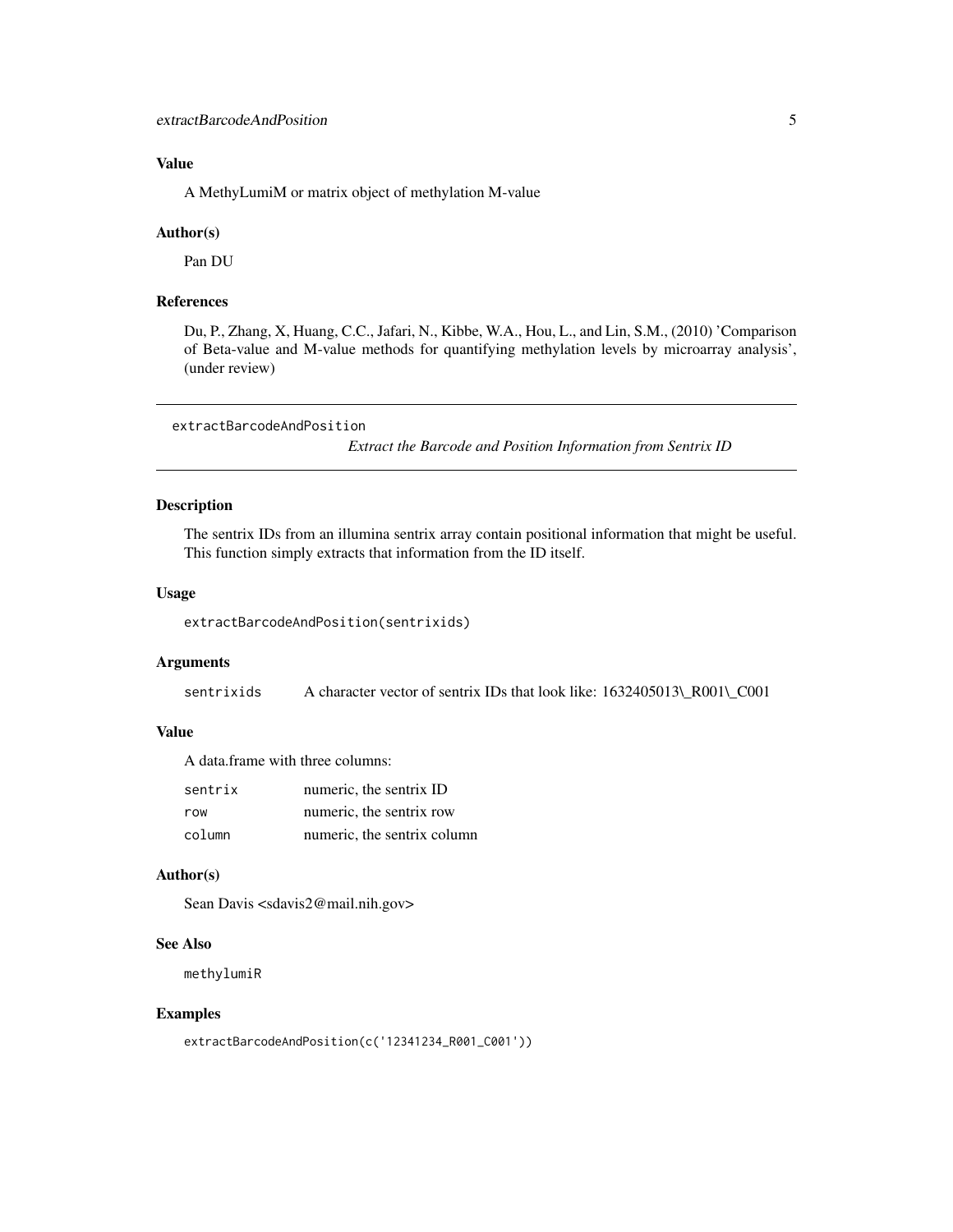<span id="page-5-0"></span>

## Description

Features with insufficient annotation carry little value for the subsequent data analysis. The function featureFilter provides options of filtering features (CpG sites) from a MethyLumiSet (or MethyLumiM) object based on available annotation data.

## Usage

```
featureFilter(eset, require.entrez=FALSE,
   require.GOBP=FALSE, require.GOCC=FALSE,
   require.GOMF=FALSE, exclude.ChrX=FALSE,
   require.closeToTSS=FALSE, range.DistToTSS=c(-500, 300),
   require.CpGisland=FALSE, ...)
```
## Arguments

| eset               | A MethyLumiSet or MethyLumiM object.                                                                                                                                                                                                                                                                                                                                                                                                                    |
|--------------------|---------------------------------------------------------------------------------------------------------------------------------------------------------------------------------------------------------------------------------------------------------------------------------------------------------------------------------------------------------------------------------------------------------------------------------------------------------|
|                    | require.entrez If TRUE, filter out features without an Entrez Gene ID annotation.                                                                                                                                                                                                                                                                                                                                                                       |
|                    | require.GOBP, require.GOCC, require.GOMF                                                                                                                                                                                                                                                                                                                                                                                                                |
|                    | If TRUE, filter out features whose target genes are not annotated to at least one<br>GO term in BP, CC and MF ontology, respectively.                                                                                                                                                                                                                                                                                                                   |
| exclude.ChrX       | If TRUE, filter out features in chromosome X to avoid gender effect.                                                                                                                                                                                                                                                                                                                                                                                    |
| require.closeToTSS |                                                                                                                                                                                                                                                                                                                                                                                                                                                         |
|                    | If TRUE, filter out features that are not close to transcription start site (TSS).<br>Features without annotation of distance to TSS will also be removed. Can only<br>used for GoldenGate platform.                                                                                                                                                                                                                                                    |
| range.DistToTSS    |                                                                                                                                                                                                                                                                                                                                                                                                                                                         |
|                    | Ignored if require.colseToTSS is FALSE. A vector of numeric values of length<br>2, indicating the range of tolerable distance from transcription start site (TSS)<br>in basepair (bp). If require.clostToTSS is TRUE, features whose distance to<br>TSS falls outside this designated range will be removed. The default value is<br>$c(-500, 300)$ , where $-500$ represents the distance to TSS from the left and 300<br>the distance from the right. |
| require.CpGisland  |                                                                                                                                                                                                                                                                                                                                                                                                                                                         |
|                    | If TRUE, filter out features that are not in CpG islands.                                                                                                                                                                                                                                                                                                                                                                                               |
| .                  | Unused, but available for specializing methods.                                                                                                                                                                                                                                                                                                                                                                                                         |
|                    |                                                                                                                                                                                                                                                                                                                                                                                                                                                         |

## Value

The function featureFilter returns a list consisting of:

eset The filtered MethyLumiSet or MethyLumiM object.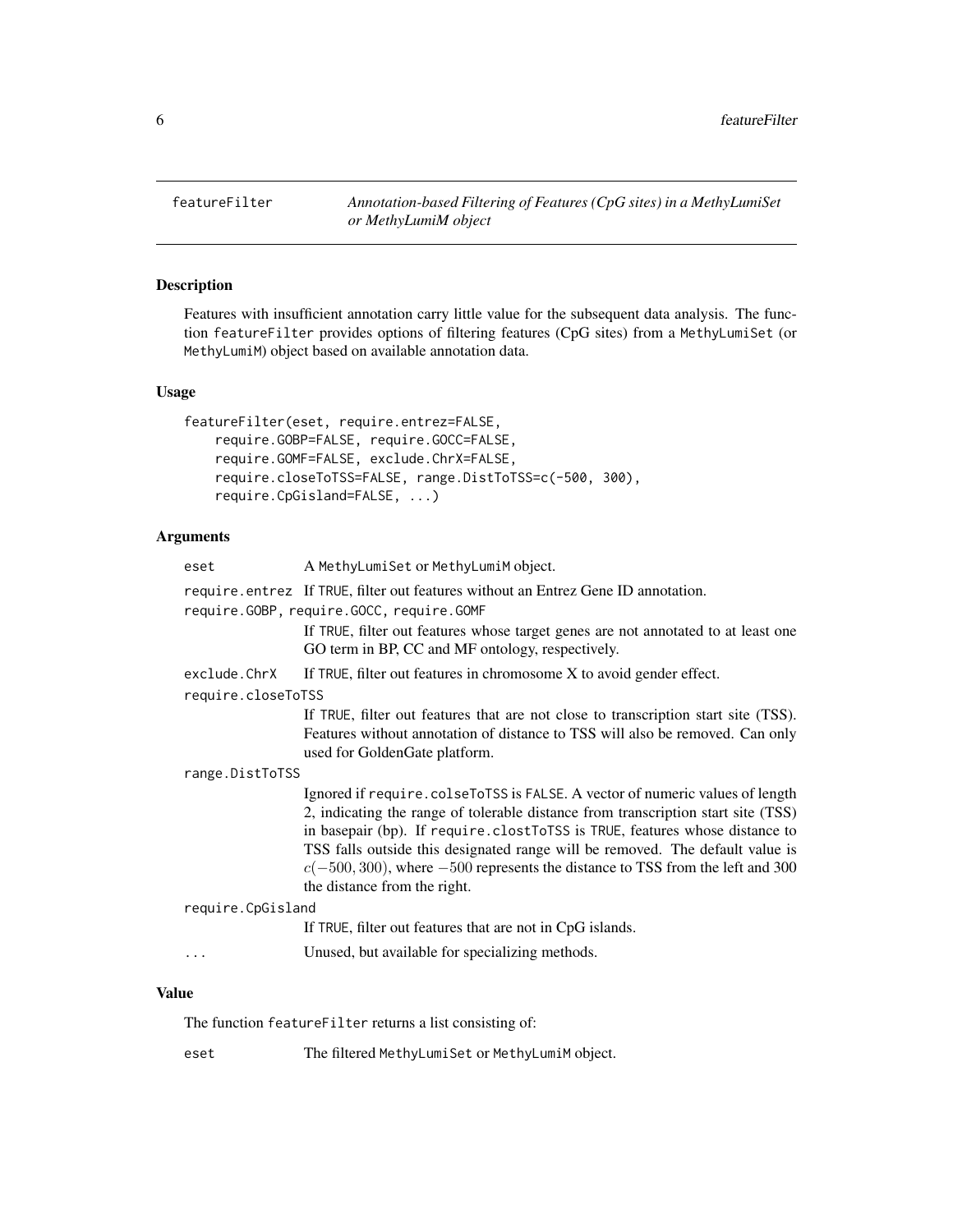<span id="page-6-0"></span>filter.log A list giving details of how many probe sets where removed for each annotationbased filtering step performed.

## Author(s)

Chao-Jen Wong <cwon2@fhcrc.org>

#### References

R. Bourgon, R. Gentleman, W. Huber, *Independent filtering increases power for detecting differentially expressed genes*, PNAS, vol. 107, no. 21, pp:9546-9551.

## See Also

[nsFilter](#page-0-0)

getAssayDataNameSubstitutions *Return a data.frame of AssayData name substitutions.*

## **Description**

The Illumina methylation platforms use two distinct platforms, the "goldengate" platform and the "infinium" platform. Each of these uses different file formats as well as different assay techologies. To make the downstream data handling more straightforward and uniform between the two different systems, a simple mapping from the column names in the output files from the Illumina software is used to convert things from Red/Green or Cy5/Cy3 to unmethylated/methylated. This function simply returns that mapping.

#### Usage

```
getAssayDataNameSubstitutions()
```
## Details

A file in the extdata directory called "substitutions.txt" contains two columns. The function loads this file and uses the first column as a match against column names in the data file (with the "sample part" removed). If matched, the second column gives the replacement.

#### Value

A data.frame with two columns, regex and replacement.

## Author(s)

Sean Davis <seandavi@gmail.com>

## Examples

getAssayDataNameSubstitutions()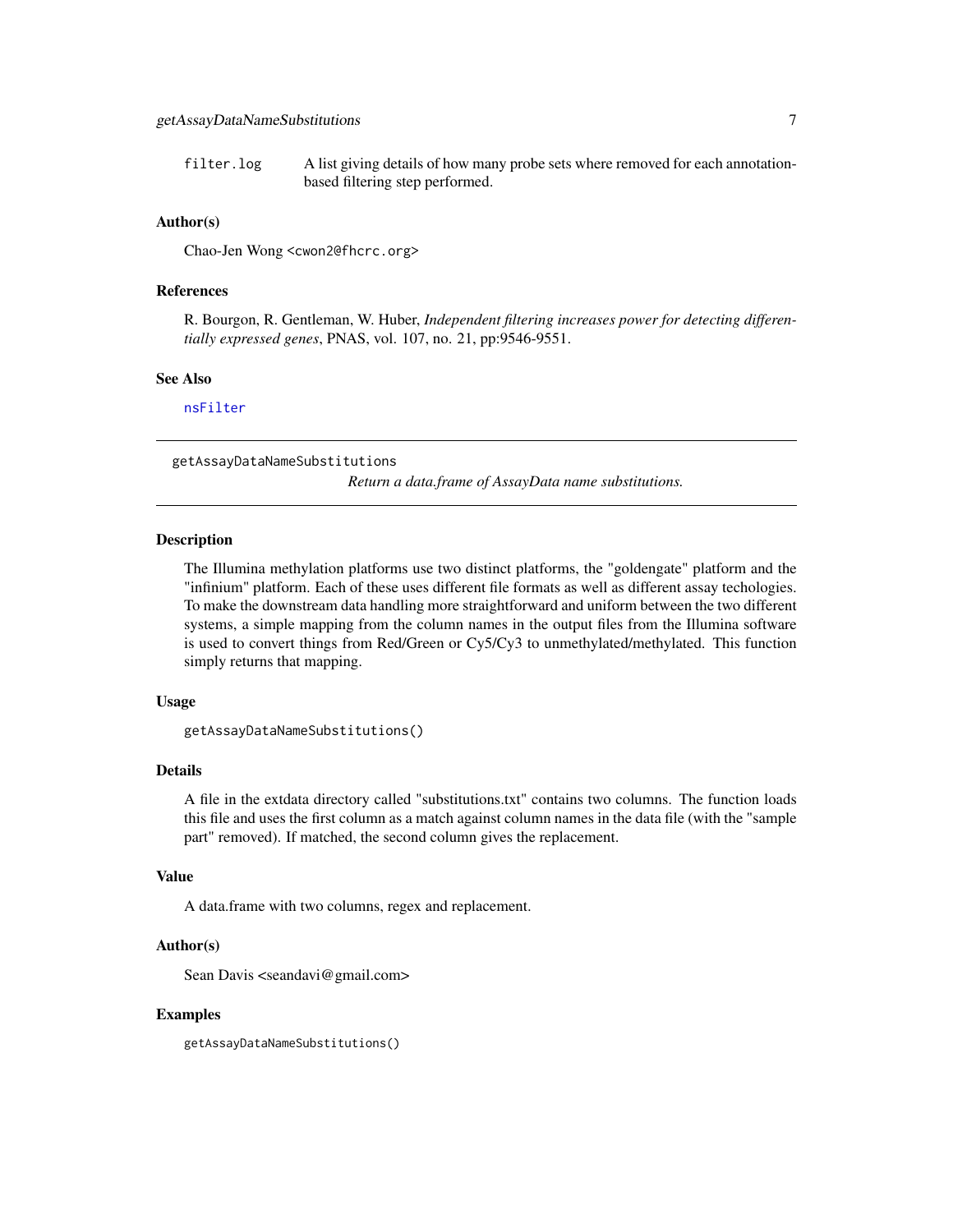<span id="page-7-0"></span>

## Description

convert multiple idats to matrices

## Usage

```
IDATsToMatrices(
  barcodes,
  fileExts = list(Cy3 = "Grn", Cy5 = "Red"),
  parallel = F,
  idatPath = "."
\mathcal{L}
```
## Arguments

| barcodes | character()  |
|----------|--------------|
| fileExts | character()  |
| parallel | logical(1)   |
| idatPath | character(1) |

IDATtoMatrix *process a single IDAT (just the mean intensities)*

## Description

process a single IDAT (just the mean intensities)

## Usage

```
IDATtoMatrix(x, fileExts = list(Cy3 = "Grn", Cy5 = "Red"), idatPath = ".")
```
## Arguments

| x        | character(1) |
|----------|--------------|
| fileFxts | named list   |
| idatPath | character(1) |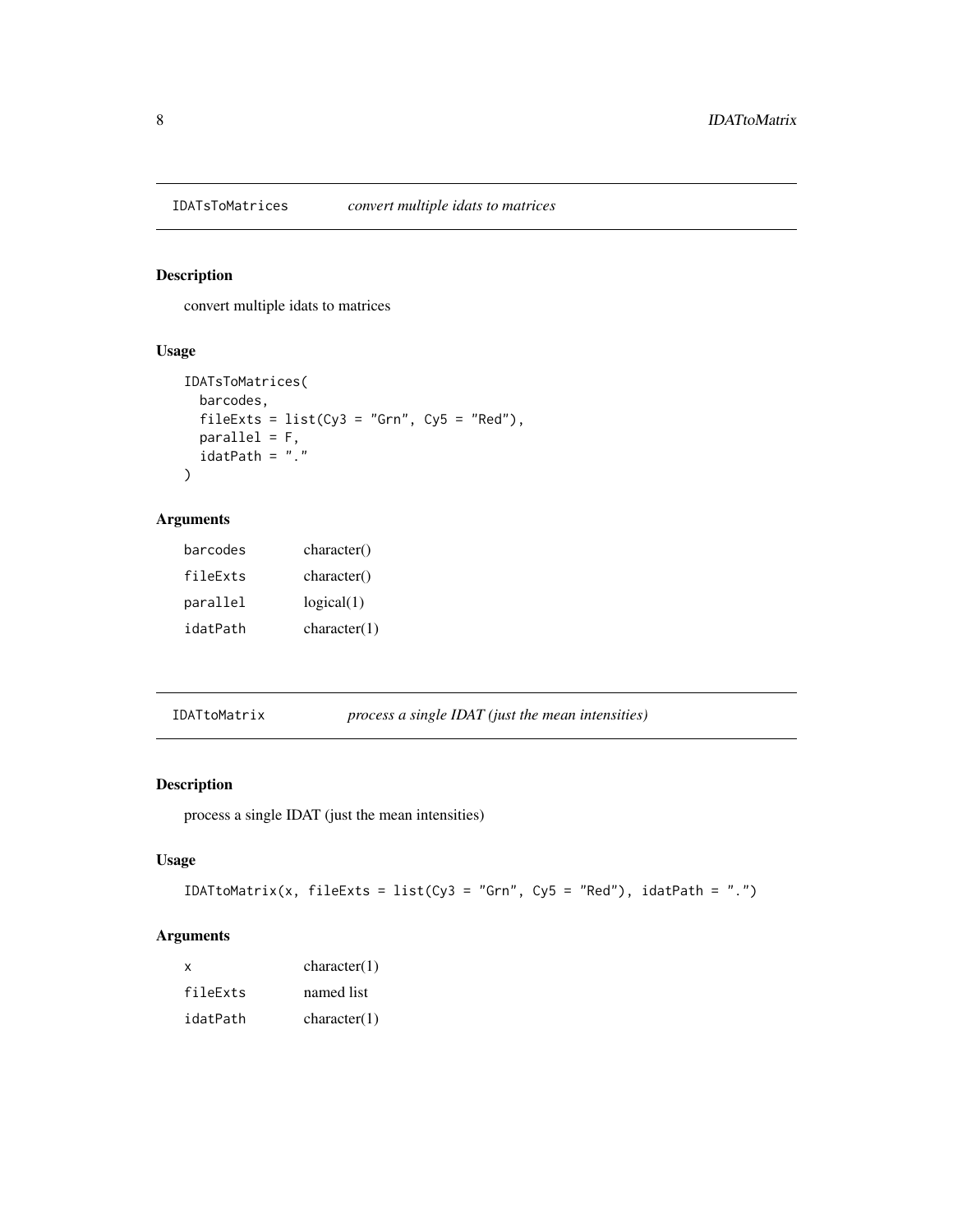<span id="page-8-1"></span><span id="page-8-0"></span>methylData-class *Class* "methylData"*, superclass for MethyLumiSet and MethyLumiM*

## Description

A superclass (virtual) for MethyLumiSet and MethyLumiM.

#### Objects from the Class

A virtual Class: No objects may be created from it.

## **Methods**

diagnostics signature( $x =$ "methylData"): diagnostic plots of data

- methylated.N signature(object = "methylData"): accessor for assayData element of the same name
- methylated.N<- signature(object = "methylData", value = "matrix"): replace method for assayData element of the same name
- plotNAs signature(object = "methylData"): ...
- pval.detect signature(object = "methylData"): accessor for assayData element of the same name
- pval.detect<- signature(object = "methylData", value = "numeric"): replace method for assayData element of the same name
- unmethylated.N signature(object = "methylData"): accessor for assayData element of the same name
- unmethylated.N<- signature(object = "methylData", value = "matrix"): replace method for assayData element of the same name

## Author(s)

Tim Triche, Jr.

#### See Also

[MethyLumiSet](#page-18-1),[MethyLumiM](#page-13-1)

#### Examples

showClass("methylData")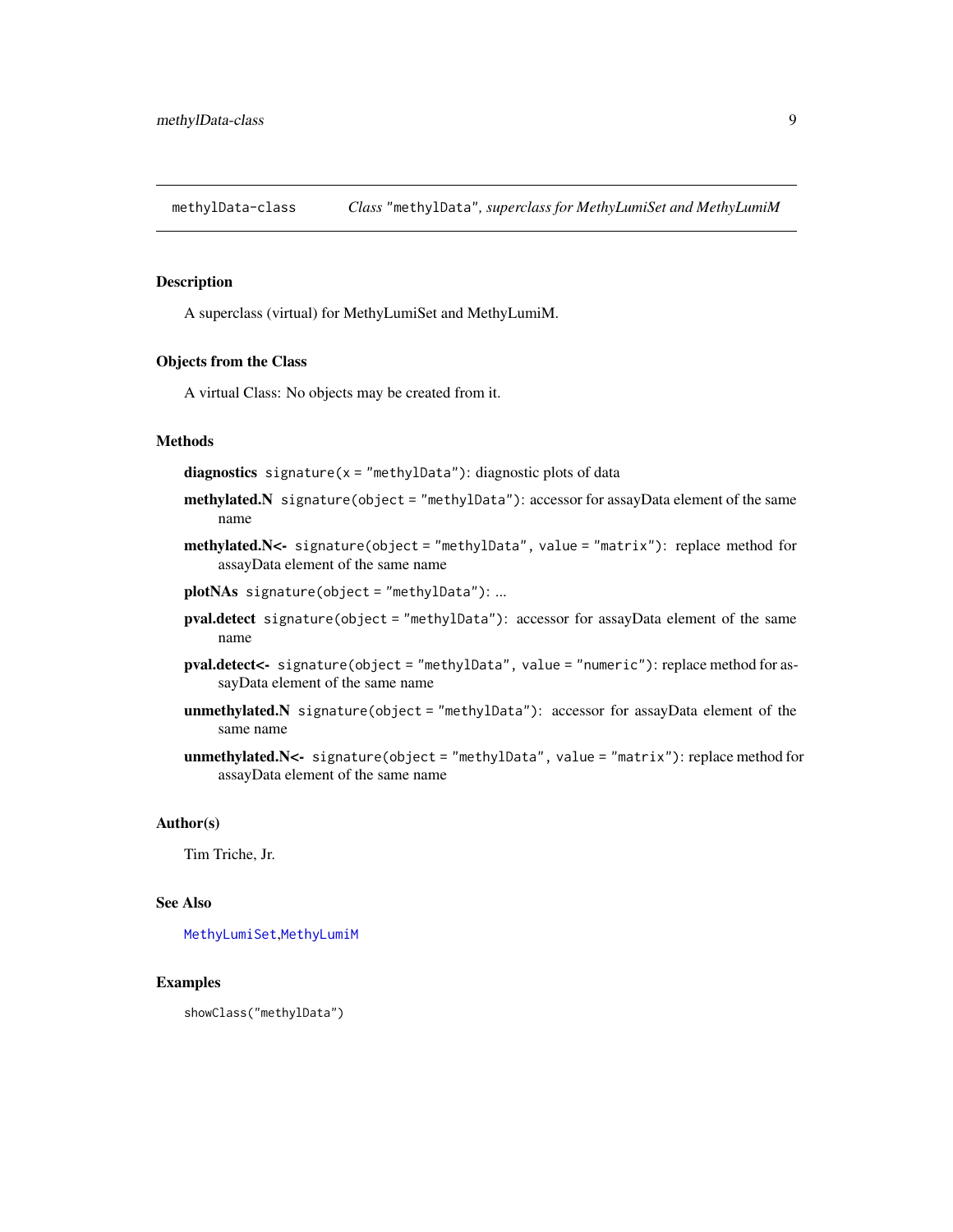<span id="page-9-0"></span>MethyLumi-accessors *methylumi accessors*

## Description

These functions serve as getters and setters for information in methylumi classes.

#### Usage

```
betas(object)
pvals(object)
methylated(object)
unmethylated(object)
getHistory(object)
QCdata(object)
```
## Arguments

object an object of class MethyLumi or a subclass

#### Details

See the methods definitions in [MethyLumiSet](#page-18-1) and [MethyLumiQC](#page-15-1) for details.

#### Author(s)

Sean Davis <sdavis2@mail.nih.gov>

## See Also

[normalizeMethyLumiSet](#page-21-1), [MethyLumiSet](#page-18-1), [MethyLumiQC](#page-15-1), [eSet](#page-0-0)

<span id="page-9-1"></span>MethyLumi-class *The base class for storing Illumina Methylation data*

#### Description

This class inherits from [eSet](#page-0-0) from the Biobase package and is used as a base class for the other two methylumi classes, [MethyLumiSet](#page-18-1) and [MethyLumiQC](#page-15-1).

#### Objects from the Class

The MethyLumi class is a virtual class and is not meant to be instantiated. Instead, one should instantiate a [MethyLumiSet](#page-18-1) or a [MethyLumiQC](#page-15-1) object.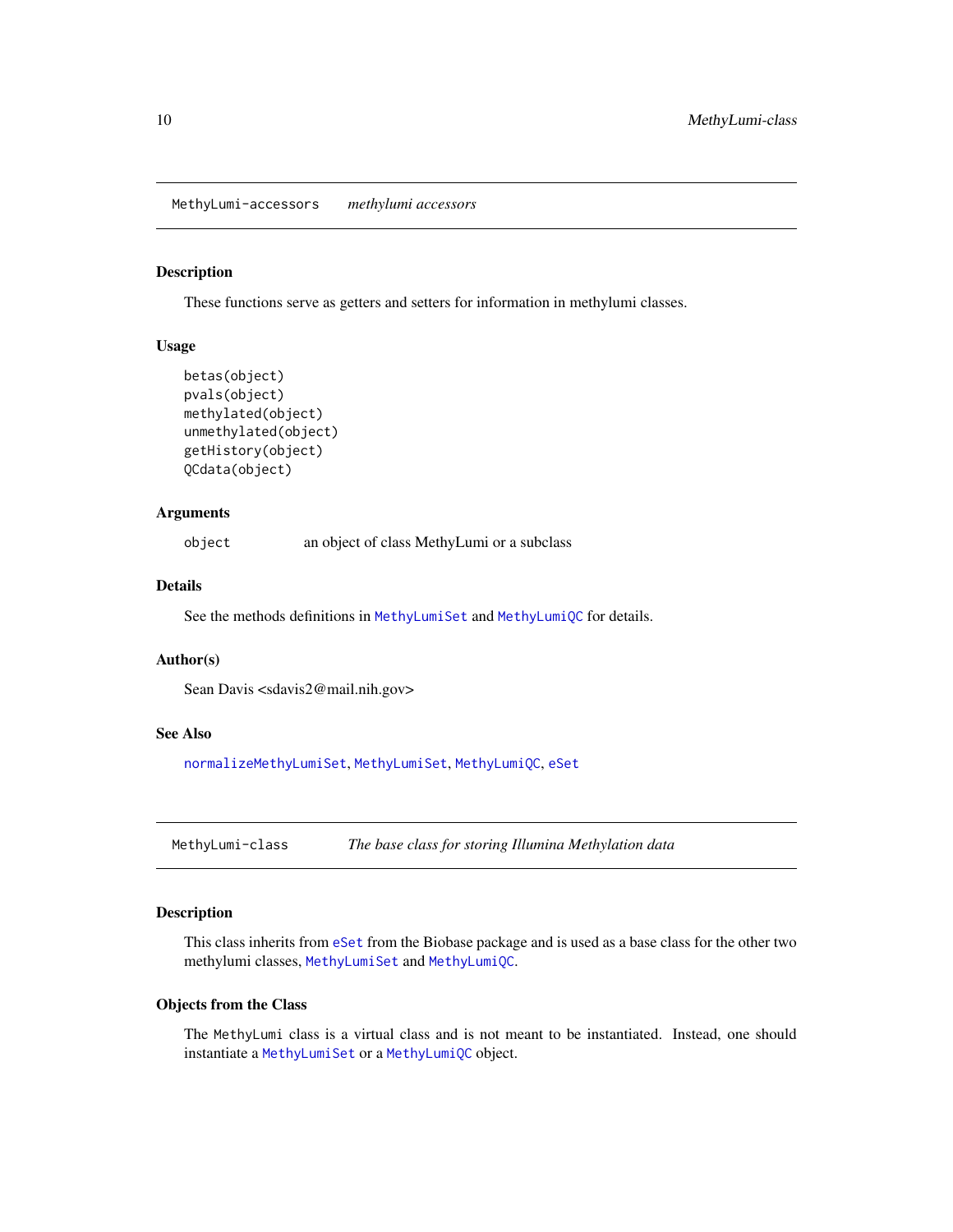#### <span id="page-10-0"></span>**Slots**

assayData: Object of class "AssayData"

phenoData: Object of class "AnnotatedDataFrame"

featureData: Object of class "AnnotatedDataFrame" that will hold the annotation columns from the Beadstudio output, if they are available.

experimentData: Object of class "MIAME"

annotation: Object of class "character"; note that this slot is not currently used, but may be used in the future to store the character name of the annotation package, if available.

.\_\_classVersion\_\_: Object of class "Versions"

## Extends

Class ["eSet"](#page-0-0), directly. Class ["VersionedBiobase"](#page-0-0), by class "eSet", distance 2. Class ["Versioned"](#page-0-0), by class "eSet", distance 3.

#### Methods

- pvals<- signature(object = "MethyLumi", value = "matrix"): Set the assayData slot of the same name and stores the P-values from BeadStudio
- pvals signature(object = "MethyLumi"): Get the assayData slot of the same name
- betas<- signature(object = "MethyLumi", value = "matrix"): Set the assayData slot of the same name and represents the methylation values for the samples, analogous to exprs() in gene expression data.
- betas signature(object = "MethyLumi"): Get the assayData slot of the same name
- methylated<- signature(object = "MethyLumi", value = "matrix"): Set the assayData slot that represents the Methylated single-channel signal
- methylated signature(object = "MethyLumi"): Get the assayData slot that represents the Methylated single-channel signal
- unmethylated<- signature(object = "MethyLumi", value = "matrix"): Set the assayData slot that represents the Unmethylated single-channel signal
- unmethylated signature(object = "MethyLumi"): Get the assayData slot that represents the Unmethylated single-channel signal
- controlTypes signature(object = "MethyLumi": Find the unique control type beeds in the QCdata slot.
- qcplot signature(object = "MethyLumi", what,...): Plot of QC data. This plot can be useful for diagnosing the problems associated with specific samples or arrays. The value for "what" is one of the control types (which can be found by using controlTypes() on the object.
- summary signature(object = "MethyLumi", ...): summary method for MethyLumi objects.

## Author(s)

Sean Davis <sdavis2@mail.nih.gov>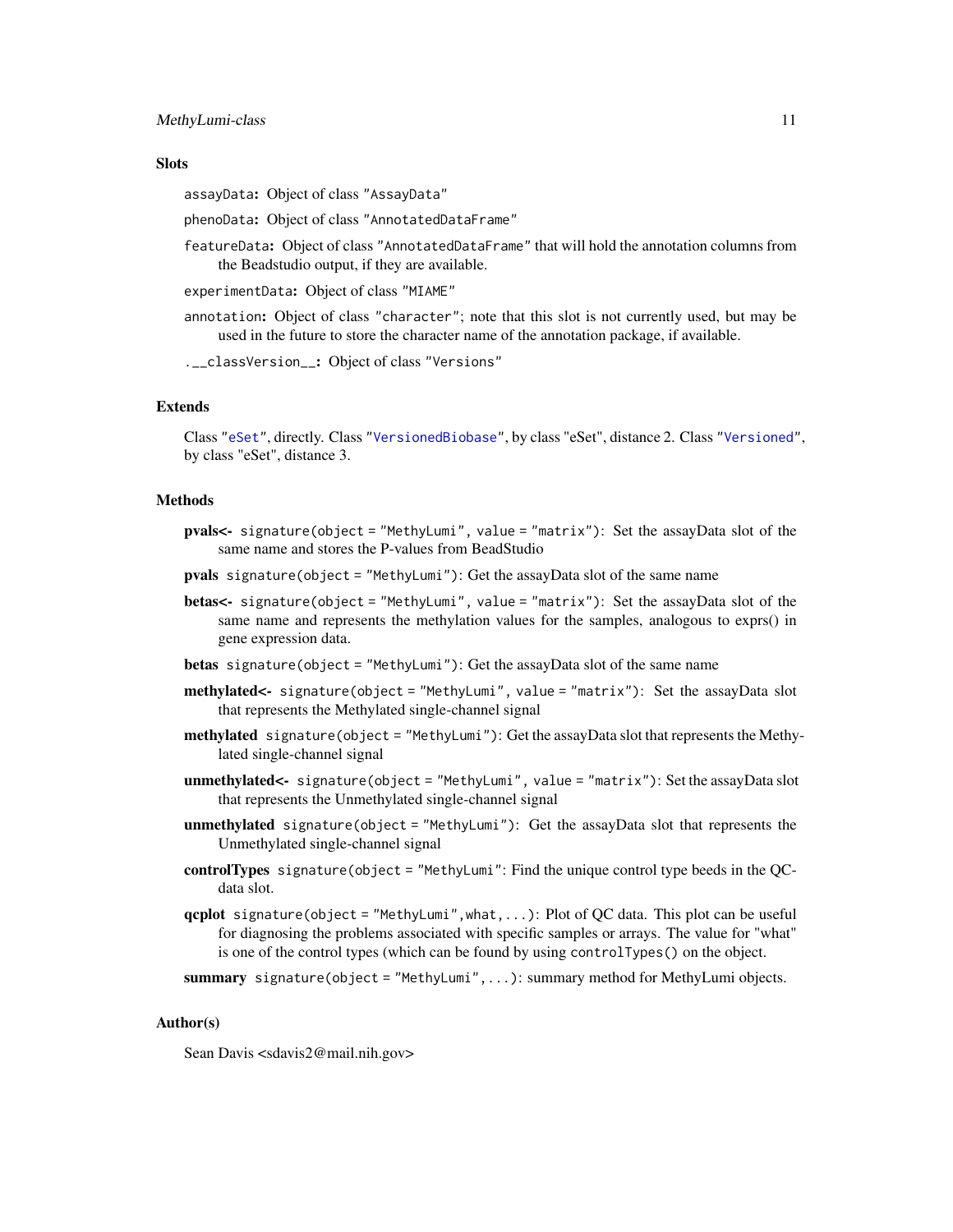## See Also

[methylumiR](#page-17-1), [MethyLumiSet](#page-18-1), [MethyLumiQC](#page-15-1), [eSet](#page-0-0)

## Examples

```
## The class structure
showClass("MethyLumi")
## read in some data
## Read in sample information
samps <- read.table(system.file("extdata/samples.txt",
                                package = "methylumi"),sep="\t",header=TRUE)
## Perform the actual data reading
## This is an example of reading data from a
## Sentrix Array format file (actually two files,
## one for data and one for QC probes)
mldat <- methylumiR(system.file('extdata/exampledata.samples.txt',
        package='methylumi'),
      qcfile=system.file('extdata/exampledata.controls.txt',
        package="methylumi"),
      sampleDescriptions=samps)
mldat
## Get history information
getHistory(mldat)
## Get QC data, which is another eSet-derived object
QCdata(mldat)
```
MethyLumi-strippers *Strip excessive probe-level data from MethyLumiSets*

## Description

450k datasets with probe-level stderrs, out-of-band intensities, and bead numbers can become huge. These functions help to manage their growth in memory, at least until preprocessing and QC is completed, whereupon the summary data can be exported to a RangedData-based object of some sort for integration.

#### Usage

```
stripMethyLumiSet(object)
stripBeadNs(object)
stripBeadSDs(object)
stripOOB(object)
```
#### **Arguments**

object an object of class MethyLumi or a subclass

#### Author(s)

Tim Triche, Jr. <tim.triche@gmail.com>

<span id="page-11-0"></span>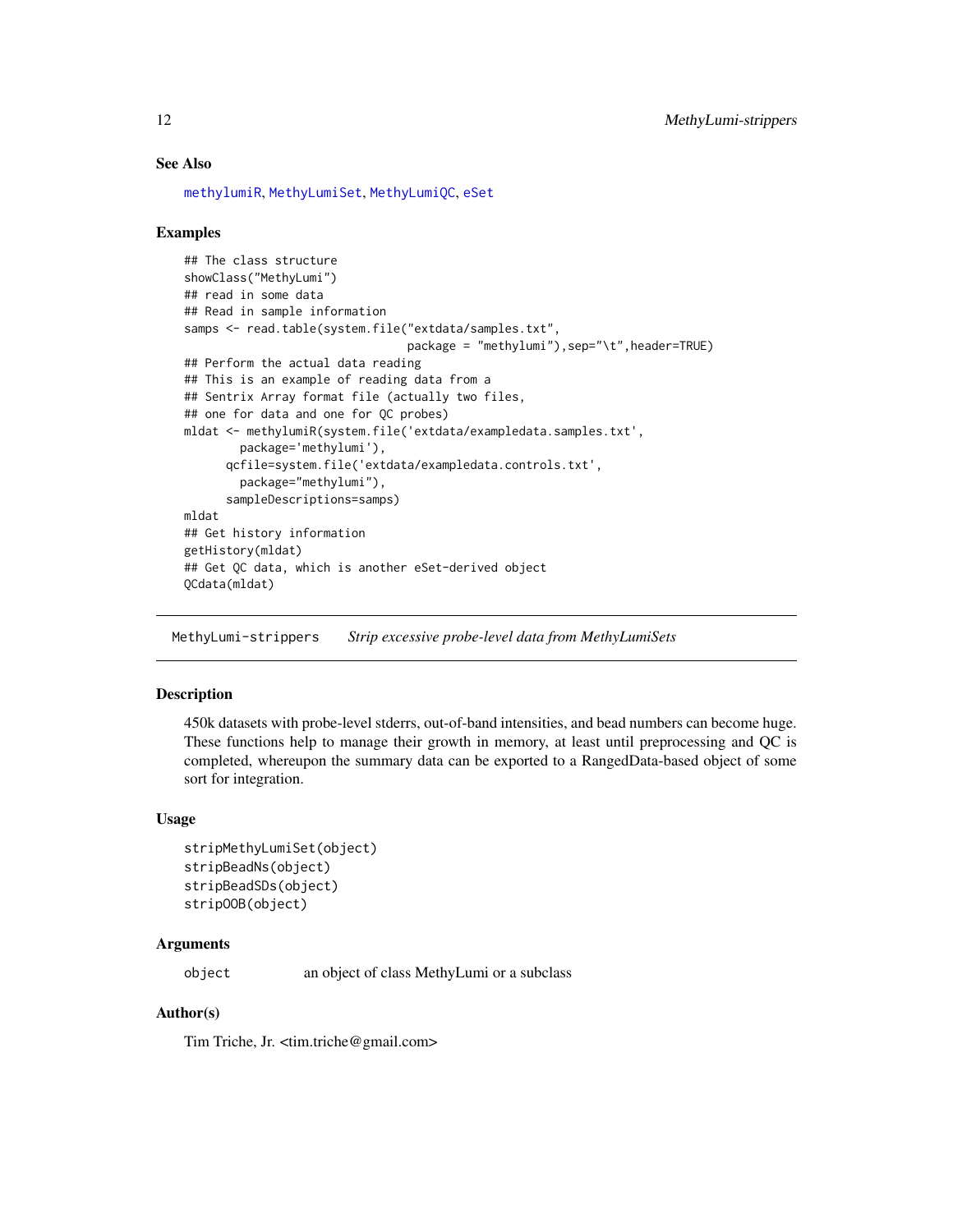<span id="page-12-1"></span><span id="page-12-0"></span>methylumIDAT *methylumIDAT*

## Description

Read a directory of methylumi idat files and return a MethylumiSet.

## Usage

```
methylumIDAT(barcodes = NULL, pdat = NULL, parallel = F, n = F, n.sd =F, oob = T, idatPath=getwd(), ...)
```
## Arguments

| barcodes | A vector of barcodes to read. Either this argument or pdat must be specified.                                             |
|----------|---------------------------------------------------------------------------------------------------------------------------|
| pdat     | A data frame describing the samples. A special column named "barcodes" can<br>be used to specify the barcodes to be read. |
| parallel | If TRUE, an attempt will be made to process using multiple cores on a multicore<br>machine.                               |
| n        | Keep the bead numbers? (Default: no)                                                                                      |
| n.sd     | Keep the bead-level SD? (Default: no)                                                                                     |
| oob      | Keep the out-of-band (OOB) or opposite-channel signals? (Default: yes)                                                    |
| idatPath | The path to the directory containing the idat files.                                                                      |
| $\cdots$ | Additional arguments to be passed to sub-functions.                                                                       |

## Details

Read a set of .idat files and return a MethylumiSet object. If you use this function to any significant degree in your analysis, we would appreciate your citing the paper describing it, "Low-level processing of Illumina Infinium DNA methylation beadarrays", TJ Triche, DJ Weisenberger, D Van Den Berg, KD Siegmund, and PW Laird, Nucleic acids research, 2013.

## Value

A MethylumiSet object.

#### Author(s)

Tim Triche, Jr.

## See Also

The "methylumi450k" vignette: vignette("methylumi450k", package="methylumi")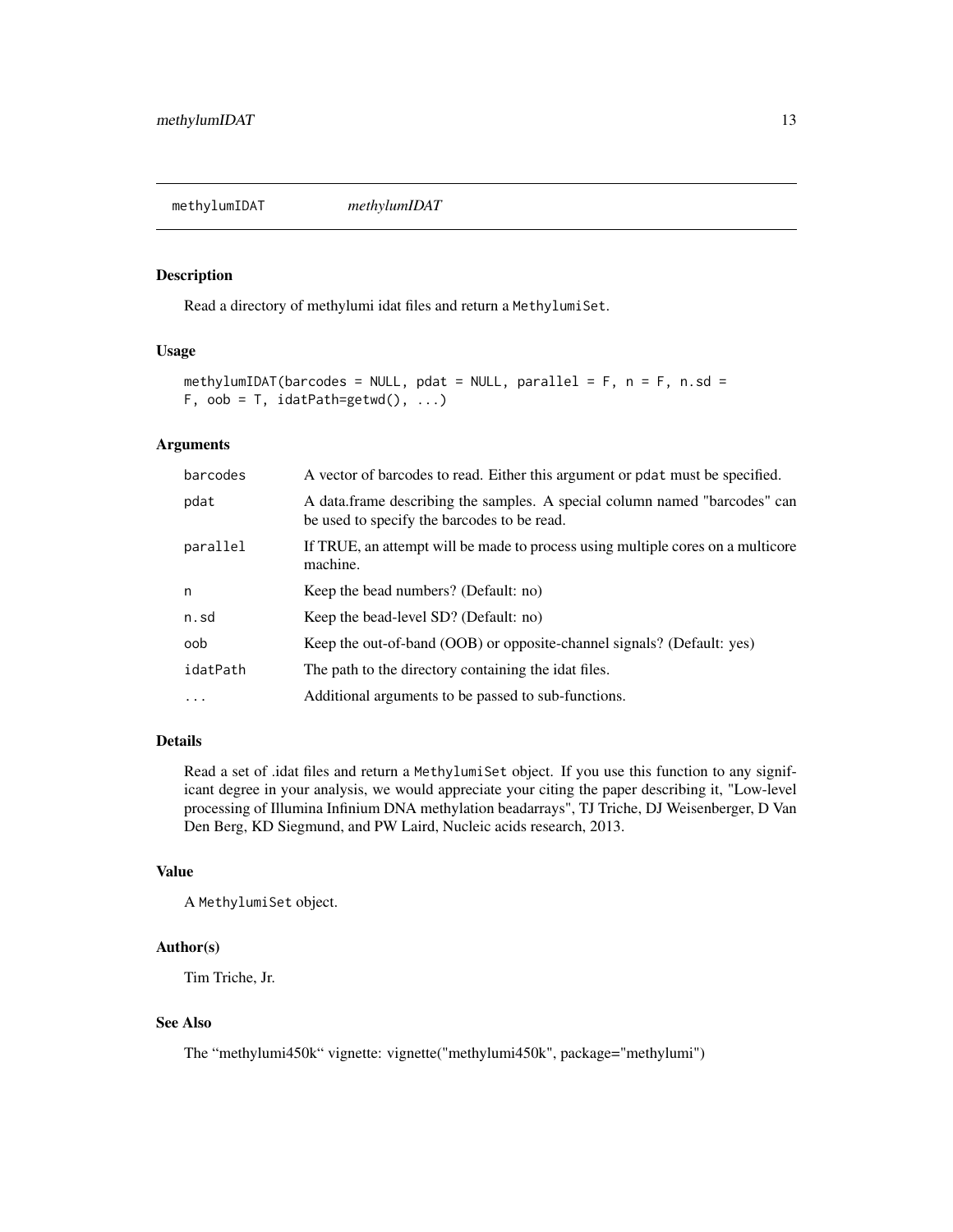## Examples

```
## Not run:
if(require('IlluminaHumanMethylation450k.db')) {
 barcodes <- c('6005486014_R04C02',
              '6005486023_R05C01')
 lumi450k <- methylumIDAT(barcodes,idatPath=system.file('extdata/idat',package='methylumi')) # no normalization
 sampleNames(lumi450k) <- c('TCGA1','TCGA2')
 show(lumi450k)
}
## End(Not run)
```
methylumiGenerics *Generics defined in methylumi*

## **Description**

See the individual classes for details of methods.

## Author(s)

Sean Davis, Pan Du, and Tim Triche, Jr.

<span id="page-13-1"></span>MethyLumiM-class *Class "MethyLumiM": for Illumina Methylation microarray data using logRatios*

#### Description

MethyLumiM is a class inherited from [ExpressionSet-class](#page-0-0). It is designed for Illumina Methylation microarray data. The exprs dataMatrix included in the assayData slot of MethyLumiM object includes a matrix of M-values, which is the log2 ratio of methylated and unmethylated probe intensities. The MethyLumiM class include a boxplot function uniquely designed for two-mode histogram data. It also include a coerce function to map from [MethyLumi-class](#page-9-1), [MethyLumiSet-class](#page-18-1) or other [eSet-class](#page-0-0) inherited object to MethyLumiM class object.

#### Objects from the Class

Objects can be created by calls of the form new("MethyLumiM", exprs, methylated, unmethylated, detection, methylated.N, unmethylated.N, ..., assayData). The "exprs" is a matrix of Mvalues, which is the log2 ratio of methylated and unmethylated probe intensities; "methylated" and "unmethylated" are intensity matrix measured by methylated and unmethylalted probes of Illumina Infinium methylation microarray; "detection" is the detection p-value outputted by Illumina GenomeStudio software; "methylated.N" and "unmethylated.N" are bead numbers for methylated and unmethylalted probes. "exprs", "methylated" and "unmethylated" information are required for MethyLumiM class. When creating a new MethyLumiM object, the information of "exprs", "methylated", "unmethylated" and "detection" can also be provided directly through "assayData".

<span id="page-13-0"></span>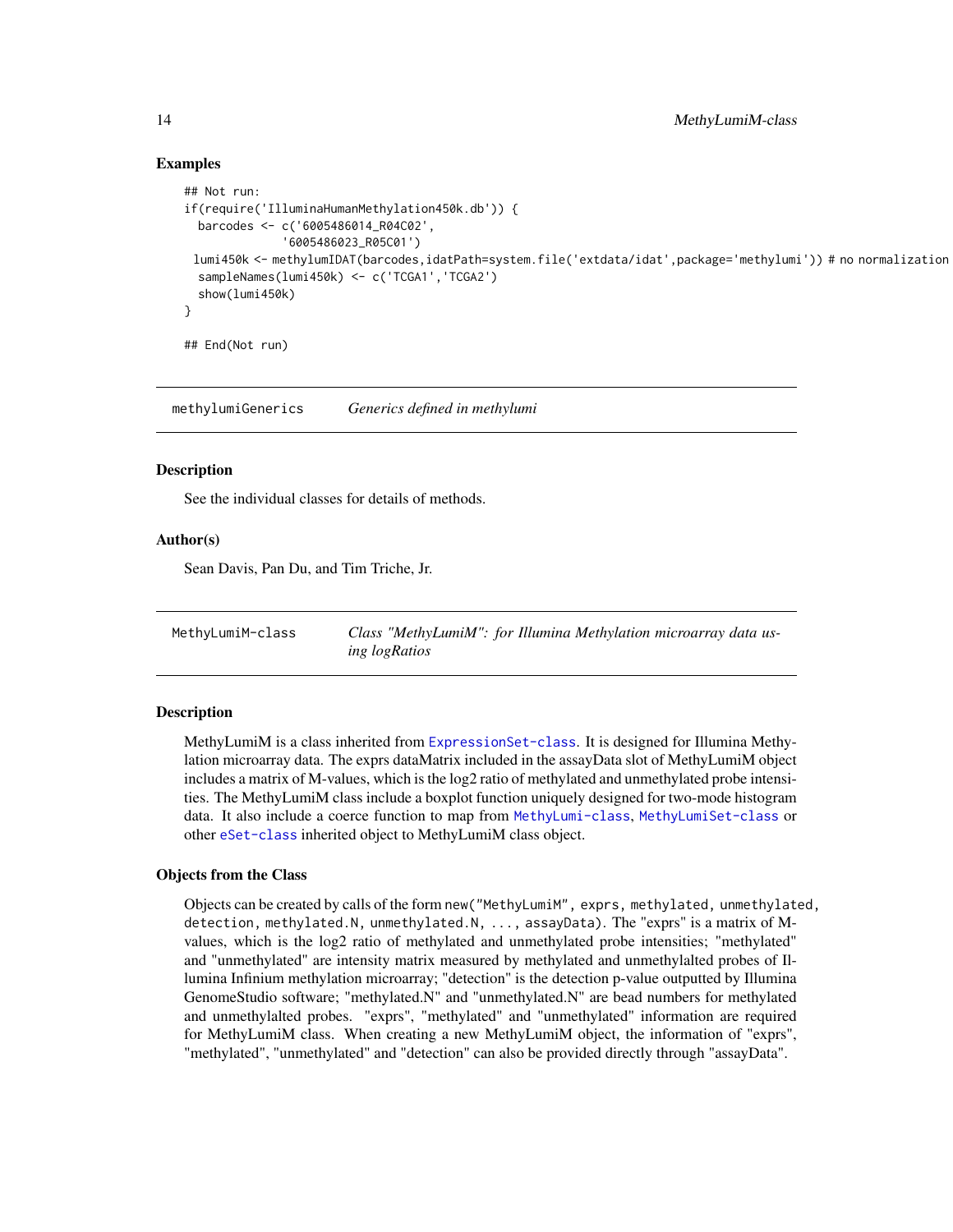#### <span id="page-14-0"></span>**Slots**

history: Object of class "data. frame" recording the operation history of the LumiBatch object. controlData: Object of class "MethyLumiQC" to keep the QC probe measurement information.

- dataType: The type of data stored in the "exprs" data matrix in "assayData". It can be "M" (Mvalue), "Beta" (Beta-value") or "Intensity" (Intensity of CpG-site)
- assayData: Object of class "AssayData", which includes "exprs", "methylated", "unmethylated", "detection", "methylated.N" and "unmethylated.N" data matrix

phenoData: Object of class "AnnotatedDataFrame", See [eSet-class](#page-0-0)

featureData: Object of class "AnnotatedDataFrame", See [eSet-class](#page-0-0)

experimentData: Object of class "MIAME", See [eSet-class](#page-0-0)

annotation: Object of class "character", See [eSet-class](#page-0-0)

protocolData: Object of class "AnnotatedDataFrame", See [eSet-class](#page-0-0)

.\_\_classVersion\_\_: Object of class "Versions", See [eSet-class](#page-0-0)

## Extends

Class ["ExpressionSet"](#page-0-0), directly. Class ["eSet"](#page-0-0), by class "ExpressionSet", distance 2. Class ["VersionedBiobase"](#page-0-0), by class "ExpressionSet", distance 3. Class ["Versioned"](#page-0-0), by class "ExpressionSet", distance 4.

#### Methods

**boxplot** signature( $x =$  "MethyLumiM"): plot distribution of M-value

- coerce signature(from = "eSet", to = "MethyLumiM"): map from [MethyLumi-class](#page-9-1), [MethyLumiSet-class](#page-18-1) or other [eSet-class](#page-0-0) inherited object to MethyLumiM class object. MethyLumiM object will only keep "exprs", "methylated", "unmethylated" and "detection" data matrix in the assayData.
- getHistory signature(object = "MethyLumiM"): access the operation history of MethyLumiM object.
- initialize signature(.Object = "MethyLumiM"): class initialization
- methylated signature(object = "MethyLumiM"): retrieve the data matrix measured by methylated probes
- methylated<- signature(object = "MethyLumiM"): set the data matrix measured by methylated probes
- unmethylated signature(object = "MethyLumiM"): retrieve the data matrix measured by unmethylated probes
- unmethylated<- signature(object = "MethyLumiM"): set the data matrix measured by unmethylated probes
- methylated.N signature(object = "MethyLumiM"): retrieve the data matrix keeping the number of beads of methylated probes
- $methylated.N \leftarrow$  signature(object = "MethyLumiM"): set the data matrix keeping the number of beads of methylated probes
- unmethylated.N signature(object = "MethyLumiM"): retrieve the data matrix keeping the number of beads of unmethylated probes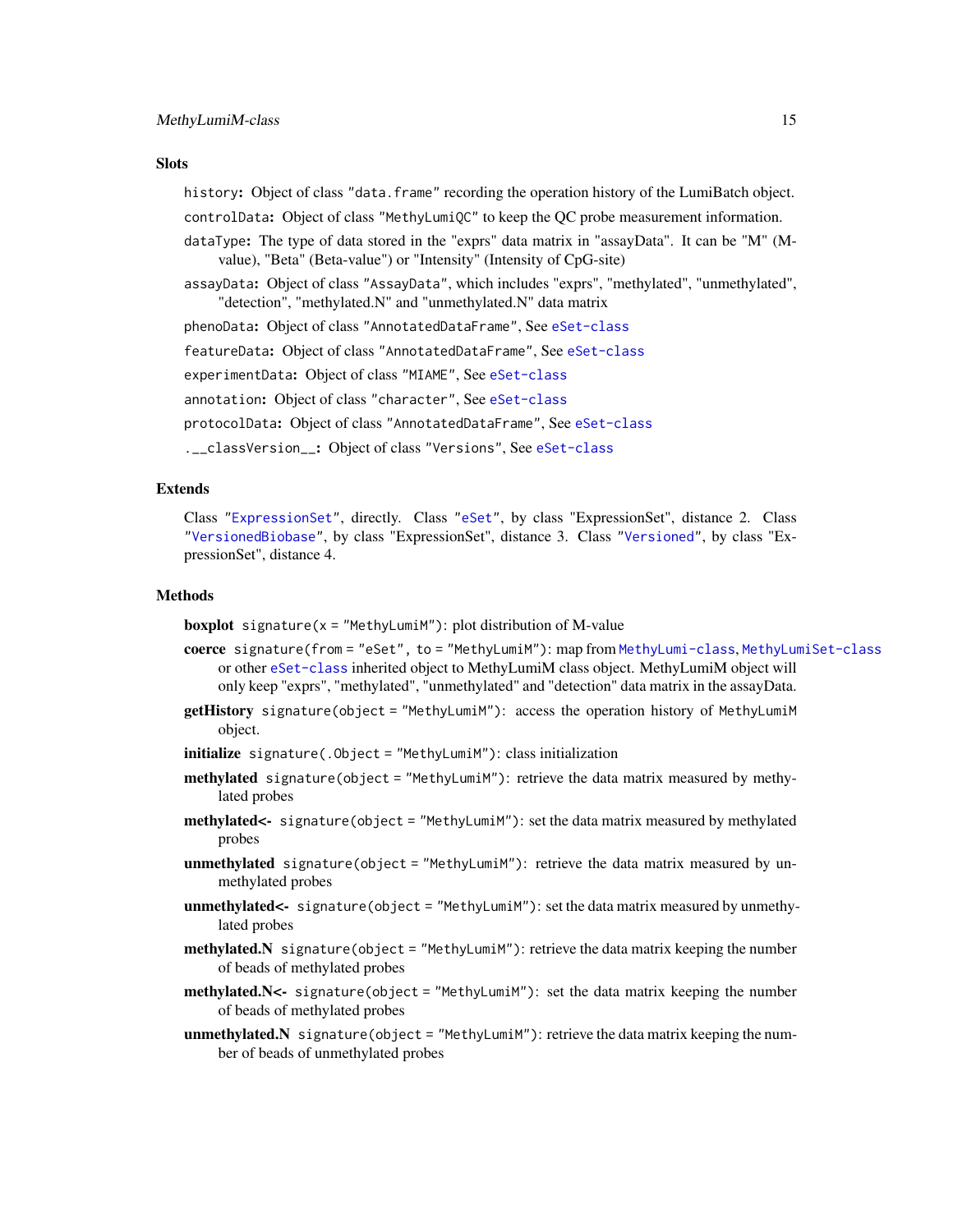<span id="page-15-0"></span>**unmethylated.** N<- signature(object = "MethyLumiM"): set the data matrix keeping the number of beads of unmethylated probes

detection signature(object = "MethyLumiM"): retrieve detection data matrix in AssayData-class

- detection<- signature(object = "MethyLumiM"): set detection data matrix in AssayData-class
- controlData signature(object = "MethyLumiM"): retrieve the controlData in MethyLumiQC-class

controlData<- signature(object = "MethyLumiM"): set controlData in MethyLumiQC-class

- dataType signature(object = "MethyLumiM"): retrieve the dataType, by default it is "M", it can also be "Beta" or "Intensity"
- dataType<- signature(object = "MethyLumiM"): set dataType in MethyLumiM-class, the value can be "M", "Beta" or "Intensity"

#### Author(s)

Pan DU

## References

1. Du, P., Zhang, X, Huang, C.C., Jafari, N., Kibbe, W.A., Hou, L., and Lin, S.M., (2010) 'Comparison of Beta-value and M-value methods for quantifying methylation levels by microarray analysis'

## See Also

[MethyLumi-class](#page-9-1) and [MethyLumiSet-class](#page-18-1)

#### Examples

showClass("MethyLumiM")

<span id="page-15-1"></span>MethyLumiQC-class *Class* "MethyLumiQC" *for holding Illumina methylation QC data*

#### Description

This class inherits from the MethyLumi class (and therefore, from eSet in Biobase) and is designed to hold QC data from Illumina Beadstudio output. These data can be potentially useful when determining the cause for quality problems.

#### Objects from the Class

Objects can be created by calls of the form new("MethyLumiQC", assayData, phenoData, featureData, experimentData, annotation, betas).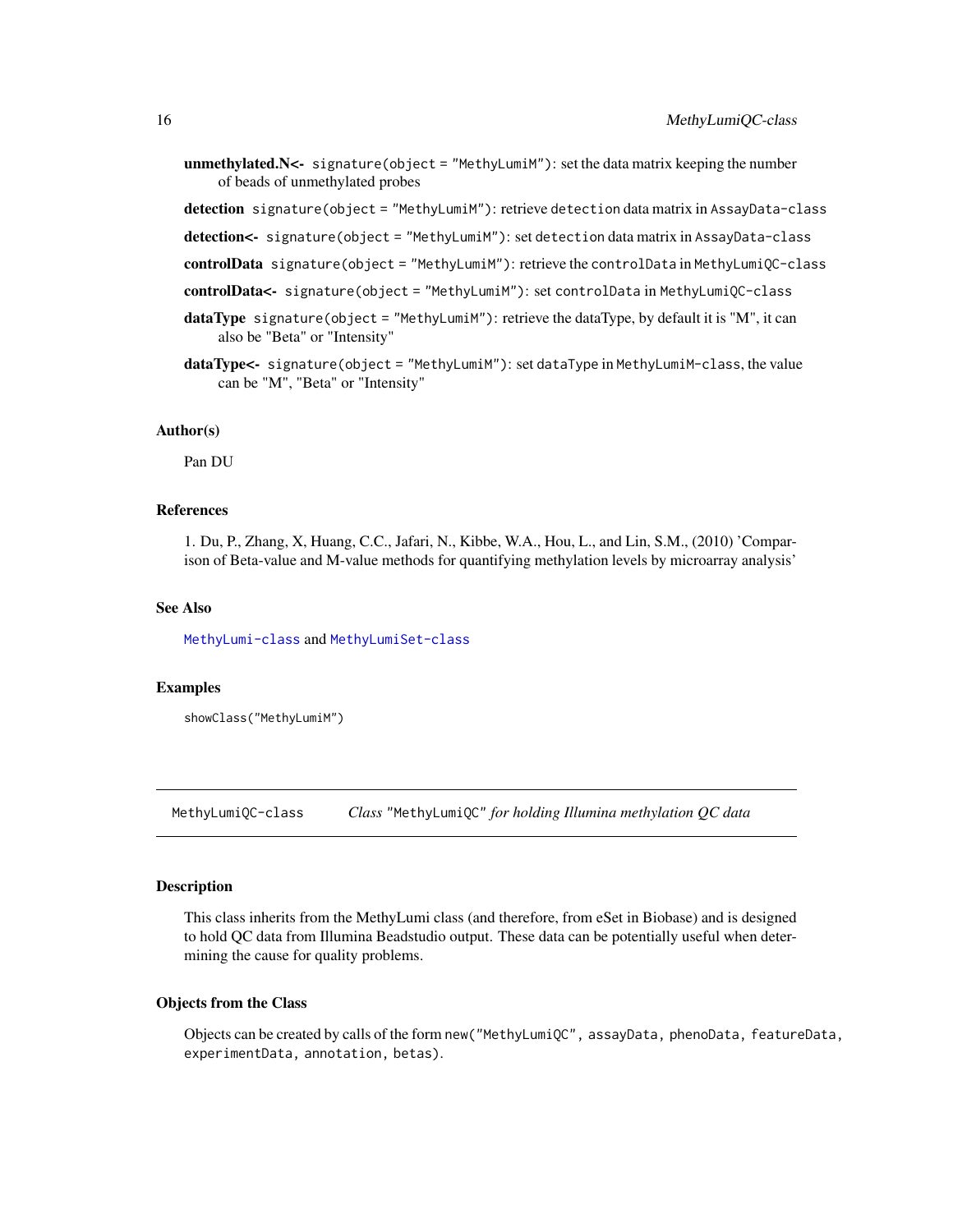## <span id="page-16-0"></span>**Slots**

assayData: Object of class "AssayData"

phenoData: Object of class "AnnotatedDataFrame"

featureData: Object of class "AnnotatedDataFrame" containing the annotation columns from the Illumina Beadstudio output. In particular, the names of the probes describe the types of control probes.

experimentData: Object of class "MIAME"

annotation: Object of class "character", not currently used

.\_\_classVersion\_\_: Object of class "Versions"

#### Extends

Class ["MethyLumi"](#page-9-1), directly. Class ["eSet"](#page-0-0), by class "MethyLumi", distance 2. Class ["VersionedBiobase"](#page-0-0), by class "MethyLumi", distance 3. Class ["Versioned"](#page-0-0), by class "MethyLumi", distance 4.

#### Methods

initialize signature(.Object = "MethyLumiQC")  $Cy3.N$  signature(object = "MethyLumiQC"): ...  $Cy3$  <- signature(object = "MethyLumiQC", value = "matrix"): ...  $Cy5.N$  signature(object = "MethyLumiQC"): ...  $Cy5$  <- signature(object = "MethyLumiQC", value = "matrix"): ... QCdata<- signature(object = "MethyLumiSet", value = "MethyLumiQC"): ... combine signature( $x =$  "MethyLumiQC",  $y =$  "MethyLumiQC"): ... controlData<- signature(object = "MethyLumiSet", value = "MethyLumiQC"): ... controlTypes signature(object = "MethyLumiQC"): determine the character vector of control types from the QCdata information hist signature( $x =$  "MethyLumiQC"): ... intensitiesByChannel signature(object = "MethyLumiQC"): ...  $methylated$  signature(object = "MethyLumiQC"): ... negctls.stderr signature(object = "MethyLumiQC", channel = "character"): ... negctls.stderr signature(object = "MethyLumiQC", channel = "missing"): ... negctls signature(object = "MethyLumiQC", channel = "character"): ... negctls signature(object = "MethyLumiQC", channel = "missing"): ... negnorm signature(object = "MethyLumiQC", channel = "character"): ... negnorm signature(object = "MethyLumiQC", channel = "missing"): ... normctls signature(object = "MethyLumiQC"): ... qcplot signature(object = "MethyLumiQC", what, ...): QC plots of various controltypes unmethylated signature(object = "MethyLumiQC"): ...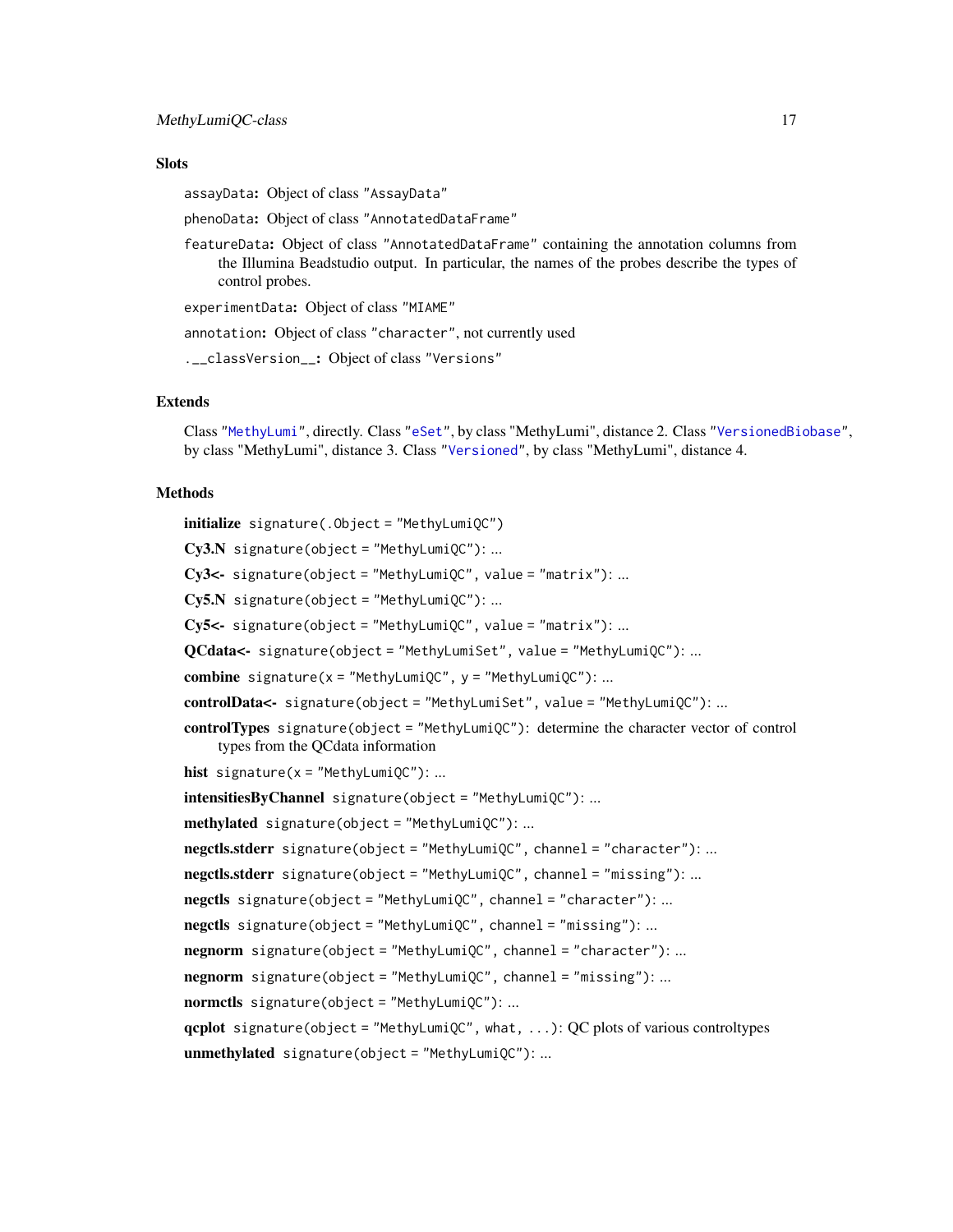#### Author(s)

Sean Davis <sdavis2@mail.nih.gov>

#### See Also

[methylumiR](#page-17-1), [MethyLumiSet](#page-18-1), [MethyLumi](#page-9-1), [eSet](#page-0-0)

## Examples

showClass("MethyLumiQC")

<span id="page-17-1"></span>methylumiR *Load data from Illumina methylation platform*

## Description

This function is useful for loading Illumina methylation data into a MethyLumiSet object. Sample information can be supplied and will then be incorporated into the resulting phenoData slot.

## Usage

methylumiR(filename, qcfile=NULL, sampleDescriptions = NULL, sep = NULL, ...)

## Arguments

| filename           | A filename of the excel-like file from BeadStudio                                                                                                                                                                                                                                                                       |
|--------------------|-------------------------------------------------------------------------------------------------------------------------------------------------------------------------------------------------------------------------------------------------------------------------------------------------------------------------|
| gcfile             | A filename of the excel-like file from BeadStudio                                                                                                                                                                                                                                                                       |
| sampleDescriptions |                                                                                                                                                                                                                                                                                                                         |
|                    | A data frame that contains at least one column, SampleID (case insensitive).<br>This column MUST match the part of the column headers before the . Avg_Beta,<br>etc. Also, if a column called SampleLabel (case insensitive), it is used for sam-<br>ple labels, IF the sample Label column contains unique identifiers |
| sep                | seperator used in the BeadStudio (or GenomeStudio) output file. If it is NULL,<br>the function will automatically estimate it.                                                                                                                                                                                          |
| .                  | Passed into read.delim()                                                                                                                                                                                                                                                                                                |

## Details

Used to construct a MethyLumiSet object....

## Value

A MethyLumiSet object

#### Author(s)

Sean Davis <sdavis2@mail.nih.gov>

<span id="page-17-0"></span>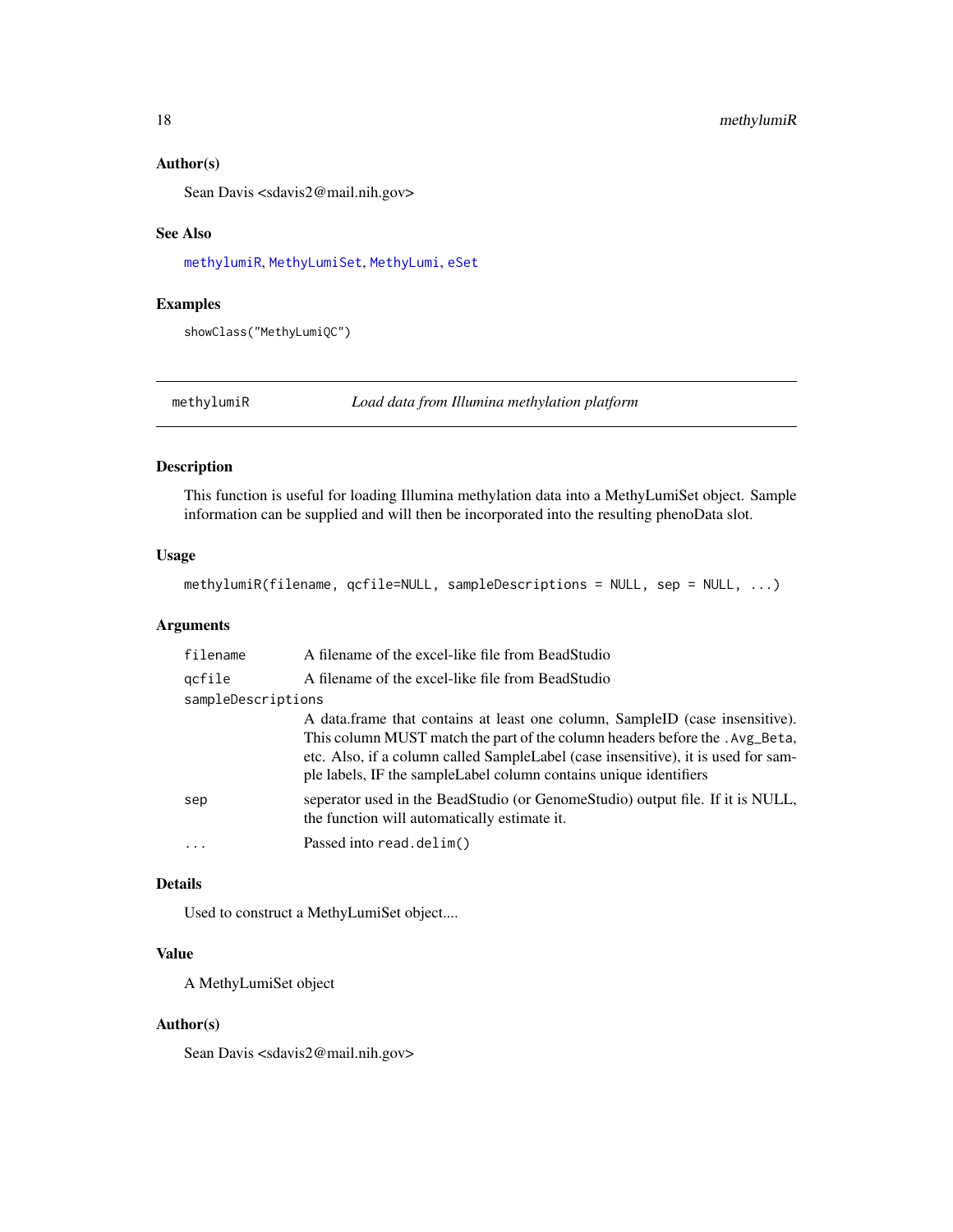## <span id="page-18-0"></span>MethyLumiSet-class 19

#### See Also

[MethyLumiSet-class](#page-18-1), [MethyLumiQC-class](#page-15-1)

#### Examples

```
## Read in sample information
samps <- read.table(system.file("extdata/samples.txt",
                                package = "methylumi"),sep="\t",header=TRUE)
## Perform the actual data reading
## This is an example of reading data from an
## Sentrix Array format file (actually two files,
## one for data and one for QC probes)
mldat <- methylumiR(system.file('extdata/exampledata.samples.txt',package='methylumi'),
             qcfile=system.file('extdata/exampledata.controls.txt',package="methylumi"),
                    sampleDescriptions=samps)
mldat
```
<span id="page-18-1"></span>MethyLumiSet-class *Class* "MethyLumiSet" *for containing Illumina methylation data*

#### **Description**

This class inherits from the MethyLumi class (and therefore, from eSet in Biobase) and is designed to hold both the intensities and the calculated betas, as well as pvalues if present.

#### Objects from the Class

Objects can be created by calls of the form new("MethyLumiSet", assayData, phenoData, featureData, experimentData, annotation, betas). An object of this type is the main storage class for methylation data from Illumina. Subsetting, etc., works as normal (rows represent genes, columns represent samples). There is also a rudimentary history tracking system that is modeled after that from the lumi package.

#### Slots

QC: Object of class "QCDataOrNULL", containing either the [MethyLumiQC](#page-15-1) object or NULL

history: Object of class "data.frame", containing a running history of transforms to the data contained herein

assayData: Object of class [AssayData](#page-0-0)

phenoData: Object of class [AnnotatedDataFrame](#page-0-0)

featureData: Object of class [AnnotatedDataFrame](#page-0-0), containing the annotation columns from the Illumina Beadstudio output

experimentData: Object of class [MIAME](#page-0-0)

annotation: Object of class "character", not currently used

.\_\_classVersion\_\_: Object of class "Versions"

protocolData: Object of class "AnnotatedDataFrame" that contains protocol information, including scan date if available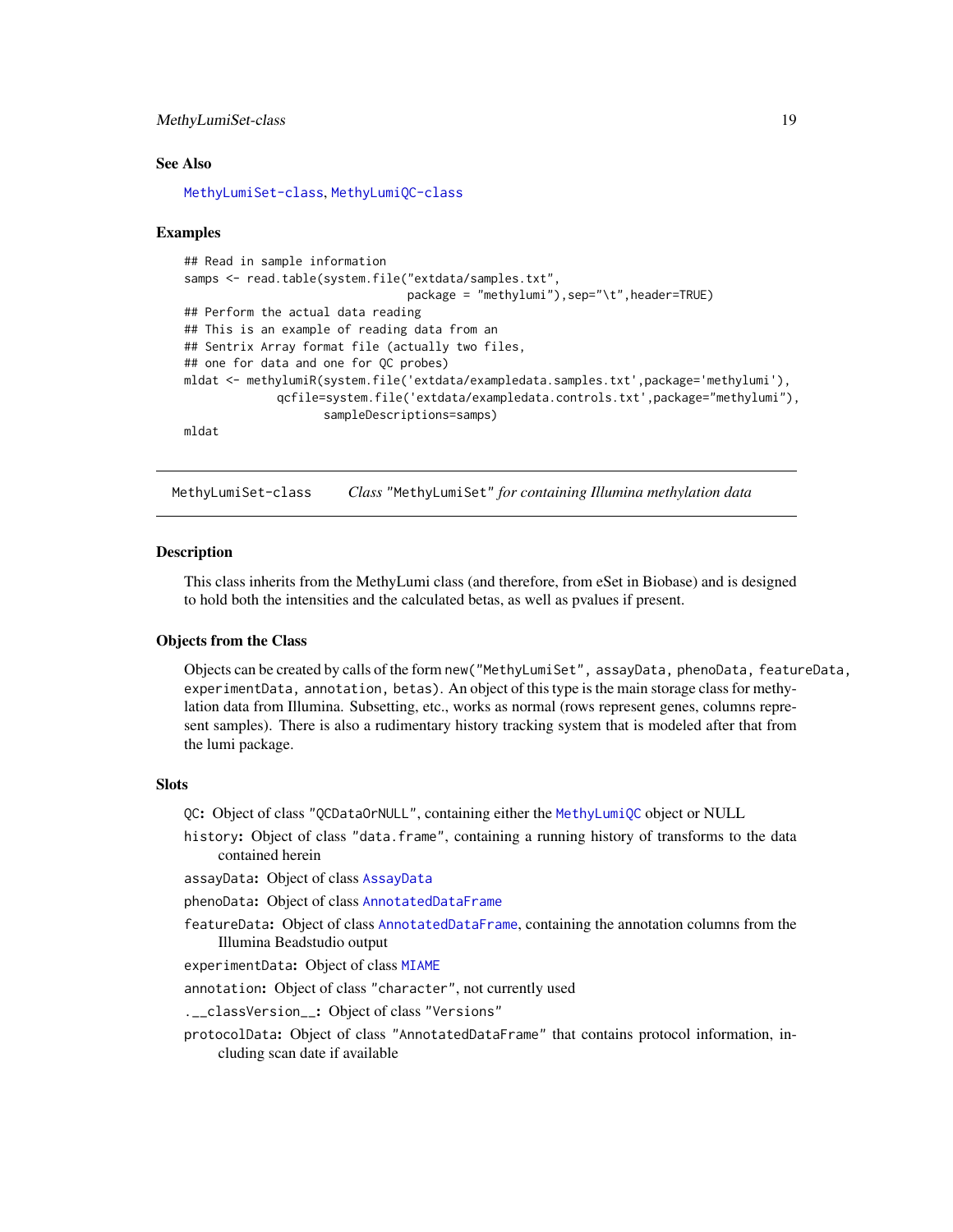#### <span id="page-19-0"></span>Extends

Class ["MethyLumi"](#page-9-1), directly. Class ["methylData"](#page-8-1), directly. Class ["eSet"](#page-0-0), by class "MethyLumi", distance 2. Class ["VersionedBiobase"](#page-0-0), by class "MethyLumi", distance 3. Class ["Versioned"](#page-0-0), by class "MethyLumi", distance 4.

#### Methods

[ signature(x = "MethyLumiSet"): subsetting, genes as rows, samples as columns

betas<- signature(object = "MethyLumiSet", value = "matrix"): Set the assayData slot of the same name

betas signature(object = "MethyLumiSet"): Get the assayData slot of the same name

**boxplot** signature( $x =$  "MethyLumiSet"): boxplot of all sample betas

combine signature( $x =$  "MethyLumiSet",  $y =$  "MethyLumiSet")

 $corplot$  signature( $x =$  "MethyLumiSet")

exprs signature(object = "MethyLumiSet"): returns m-values

- getHistory signature(object = "MethyLumiSet"): returns a data.frame containing the history for this object
- hist signature( $x =$  "MethyLumiSet"): histogram of the betas for the data
- initialize signature(.Object = "MethyLumiSet")
- **pairs** signature( $x =$  "MethyLumiSet"): pairs plot of the betas for the object. Note that pairs plots of more than a few samples are not very useful.
- plotSampleIntensities signature( $x =$  "MethyLumiSet"): The intensities as output by the Beadstudio software often show a considerable amount of dye bias. This method shows a graphical example of this dye bias. In short, for each of the Cy3 and Cy5 channels, a cutoff in beta is used to calculate which Cy3 and Cy5 values should be plotted at high-methylation and low-methylation status. Any offset between Cy3 and Cy5 when plotted in this way likely represents dye bias and will lead to biases in the estimate of beta.
- $QCdata$ <- signature(object = "MethyLumiSet", value = "MethyLumiQC"): assign  $QC$  data to the QC slot
- $QC$ data signature(object = "MethyLumiSet"): retrieve the  $QC$  data.
- show signature(object = "MethyLumiSet")
- methylated<- signature(object = "MethyLumiSet", value = "matrix"): Set the assayData slot associated with methylated intensity
- methylated signature(object = "MethyLumiSet"): Get the assayData slot associated with methylated intensity
- unmethylated<- signature(object = "MethyLumiSet", value = "matrix"): Set the assayData slot associated with unmethylated intensity
- unmethylated signature(object = "MethyLumiSet"): Get the assayData slot associated with unmethylated intensity
- $qcplot$  signature(object = "MethyLumiSet", what, ...): QC plots of various controltypes
- controlTypes signature(object = "MethyLumiSet"): determine the character vector of control types from the QCdata information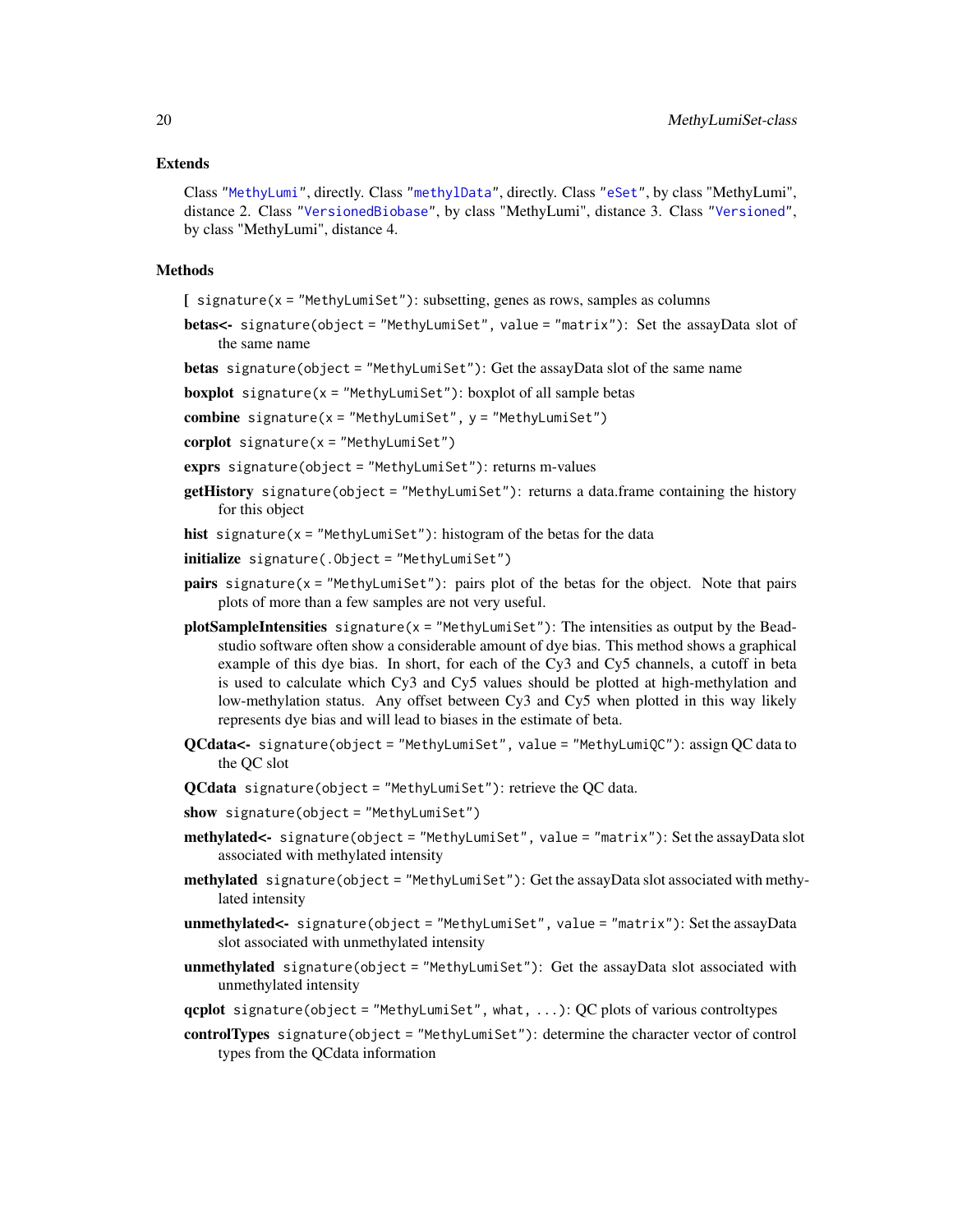```
Cy3.N signature(object = "MethyLumiSet"): ...
Cy5.N signature(object = "MethyLumiSet"): ...
combine27k450k signature(x = "MethyLumiSet", y = "MethyLumiSet"): ...
controlData signature(object = "MethyLumiSet"): ...
controlData<- signature(object = "MethyLumiSet", value = "MethyLumiQC"): ...
featureFilter signature(eset = "MethyLumiSet"): ...
intensities. IB signature(x = "MethyLumiSet", channel = "character"): ...
intensities. IB signature(x = "MethyLumiSet", channel = "missing"): ...
intensities.M signature(x = "MethyLumiSet", channel = "character"): ...
intensities.M signature(x = "MethyLumiSet", channel = "missing"): ...
intensities. OOB. allelic signature(x = "MethylLumis", channel = "character", allele = "character"):
     ...
intensities. OOB. allelic signature(x = "MethodLumisSet", channel = "missing", allele = "missing"):...
intensities. OOB signature(x = "MethyLumiSet", channel = "character"): ...
intensities. OOB signature(x = "MethyLumiSet", channel = "missing"): ...
intensities.U signature(x = "MethyLumiSet", channel = "character"): ...
intensities.U signature(x = "MethyLumiSet", channel = "missing"): ...
intensitiesByChannel signature(object = "MethyLumiSet"): ...
negctls.stderr signature(object = "MethyLumiSet", channel = "character"): ...
negctls.stderr signature(object = "MethyLumiSet", channel = "missing"): ...
negctls signature(object = "MethyLumiSet", channel = "character"): ...
negctls signature(object = "MethyLumiSet", channel = "missing"): ...
negnorm signature(object = "MethyLumiSet", channel = "character"): ...
negnorm signature(object = "MethyLumiSet", channel = "missing"): ...
normctls signature(object = "MethyLumiSet"): ...
plotSampleIntensities signature(x = "MethyLumiSet"): ...
probeNAs signature(object = "MethyLumiSet"): ...
sampleNAs signature(object = "MethyLumiSet"): ...
total.intensity signature(object = "MethyLumiSet"): ...
varFilter signature(eset = "MethyLumiSet"): ...
```
## Author(s)

Sean Davis & Tim Triche, Jr.

#### See Also

[methylumiR](#page-17-1), [normalizeMethyLumiSet](#page-21-1), [methylumIDAT](#page-12-1), [MethyLumiQC](#page-15-1), [eSet](#page-0-0)

#### Examples

showClass("MethyLumiSet")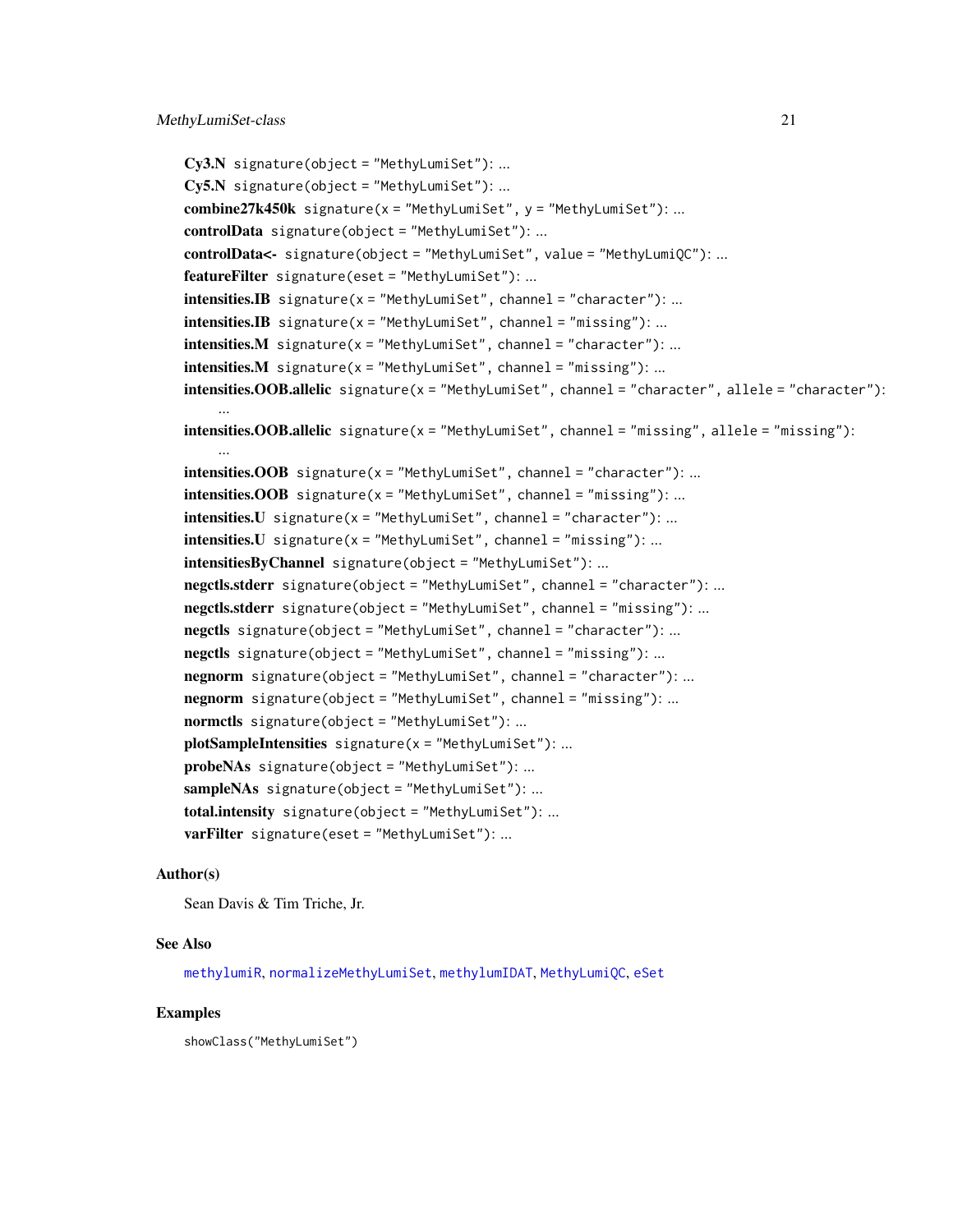<span id="page-21-0"></span>

## Description

This is an example [MethyLumiSet](#page-18-1) object.

## Usage

data(mldat)

#### Examples

data(mldat)

<span id="page-21-1"></span>normalizeMethyLumiSet *Normalize a MethyLumiSet, accounting for dye bias*

#### Description

The Illumina GoldenGate methylation platform uses two colors, one to represent the unmethylated state and the other to represent the methylated state. This function corrects that dye bias and recalculates the betas based on the corrected intensities.

For HumanMethylation27 data, the function does nothing.

For HumanMethylation450 data, the function delegates to normalizeViaControls() the task of scaling red and green intensities against a reference array (chip) which uses the closest-to-equal chip  $(i.e., which.min(abs(R.G.ratio - 1))).$ 

The code to do this is based on code from the 'minfi' package and uses the built-in red and green normalization control probes on the hm450 arrays to scale the channels of the samples, so that a consistent degree of dye bias is maintained for Infinium II probes across an experiment or set of experiments.

## Usage

normalizeMethyLumiSet(x, beta.cuts =  $c(0.2, 0.8)$ , mapfun =  $c("atan", "ratio"))$ 

#### Arguments

| $\mathsf{x}$ | A MethyLumiSet object                                                                                                                                                                                             |
|--------------|-------------------------------------------------------------------------------------------------------------------------------------------------------------------------------------------------------------------|
| beta.cuts    | Two numeric values with the first less than the second and between 0 and 1,<br>representing the beta cutoffs that will be used when determining the median<br>intensities to which to correct. See details below. |
| mapfun       | Either "atan" or "ratio". See details below.                                                                                                                                                                      |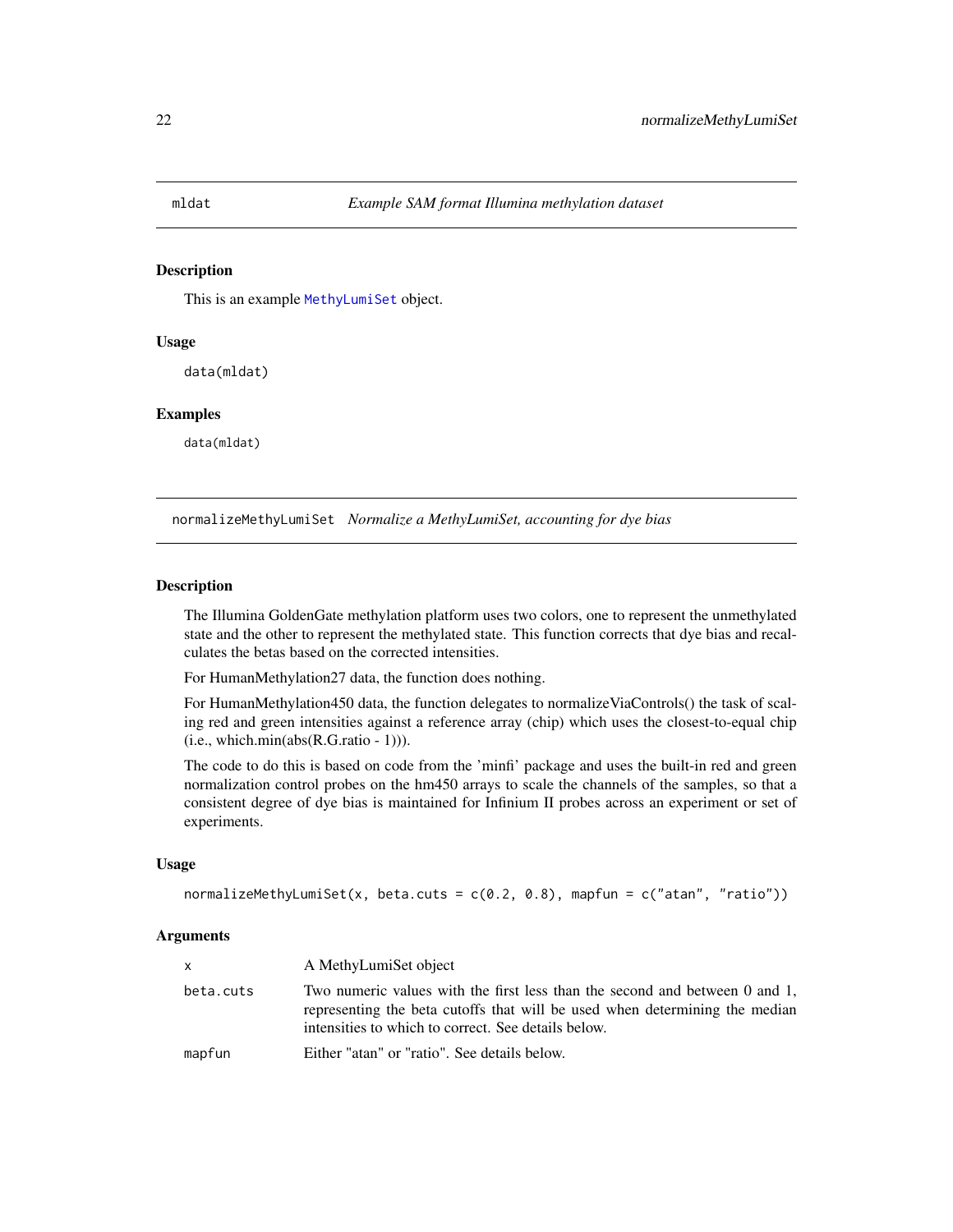#### <span id="page-22-0"></span>Details

For HumanMethylation450 data, the function delegates to normalizeViaControls() the task of scaling red and green intensities against a reference array (chip) which defaults to the first chip in a set. The code to do this is based on code from the 'minfi' package and uses the built-in normalization controls to scale the channels of the samples, so that a consistent degree of dye bias is maintained for Infinium II probes across an experiment or set of experiments. The remainder of the documentation below is specific to GoldenGate data.

The Illumina GoldenGate methylation platform uses two colors, one to represent the unmethylated state and the other to represent the methylated state. This function corrects that dye bias and recalculates the betas based on the corrected intensities.

As a first step, the medians for each of Cy3 and Cy5 are calculated at high and low betas, representing the (nearly) fully methylated state and the (nearly) fully unmethylated states. Values of Cy3 and Cy5 that are negative are set to zero for this process. Then, the Cy5 medians are adjusted to match those of the Cy3 channel, thereby correcting the dye bias.

To map the new intensities back to betas, one of two map functions can be used. The default is the atan( $Cy3/Cy5$ ). The ratio maps using the function ( $Cy3/Cy3+Cy5$ ). The differences should be very small, but we feel that the atan map function is probably the mathematically appropriate way of doing this.

#### Value

A new "MethyLumiSet" that contains the corrected betas and the adjusted intensities.

## Author(s)

Sean Davis <sdavis2@mail.nih.gov>

#### Examples

```
## Read in sample information
samps <- read.table(system.file("extdata/samples.txt",
                                package = "methylumi"),sep="\t",header=TRUE)
## Perform the actual data reading
## This is an example of reading data from an
## Sentrix Array format file (actually two files,
## one for data and one for QC probes)
mldat <- methylumiR(system.file('extdata/exampledata.samples.txt',package='methylumi'),
             qcfile=system.file('extdata/exampledata.controls.txt',package="methylumi"),
                    sampleDescriptions=samps)
mldatnorm <- normalizeMethyLumiSet(mldat)
```
plotSampleIntensities *Plot the sample intensities.*

#### **Description**

The Illumina methylation platforms all show a significant dye bias. The plotSampleIntensities method shows the density plots for the two channels allowing direct visualization of the effect.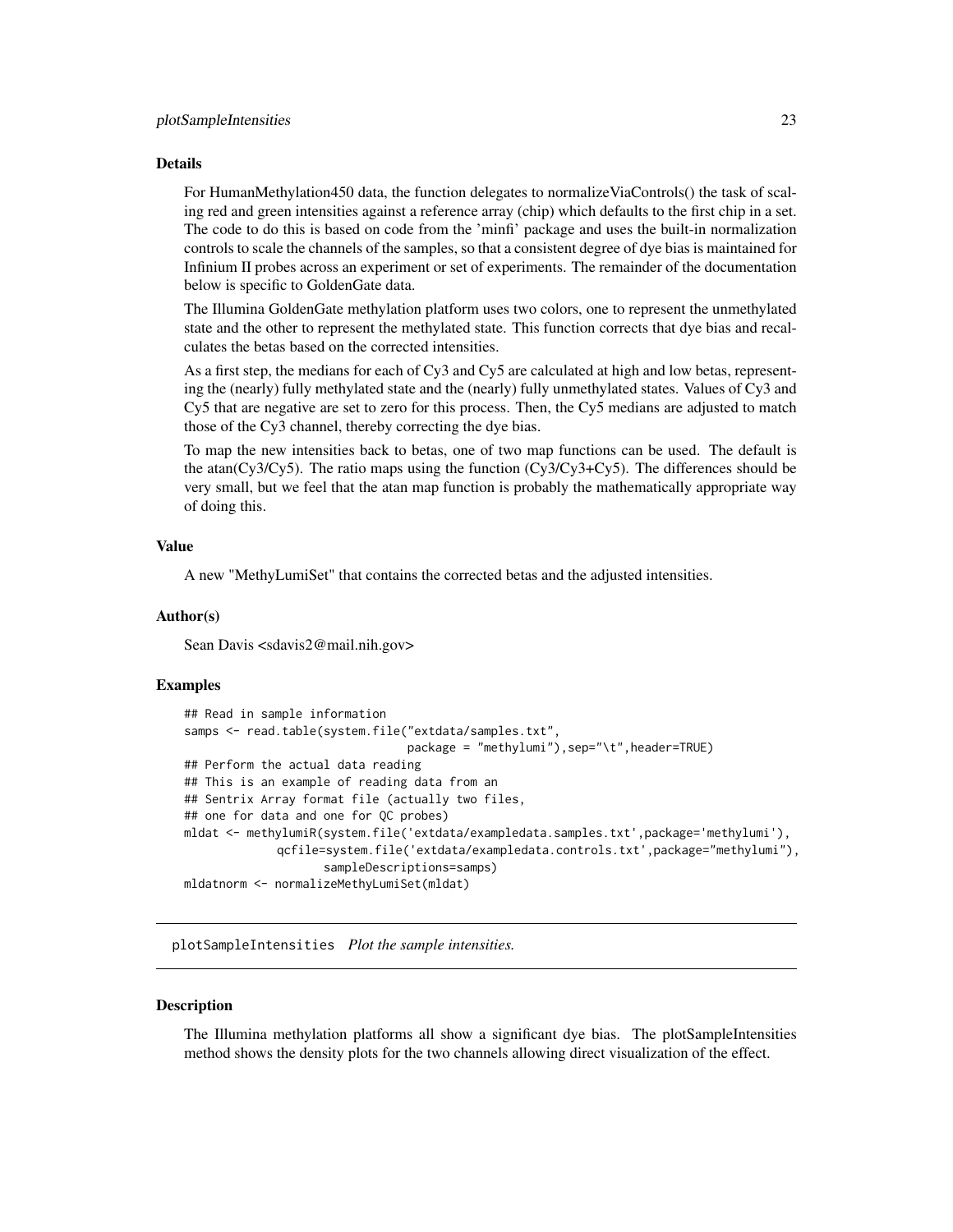#### 24 and 22 qcplot and 22 qcplot and 22 qcplot and 22 qcplot and 22 qcplot and 22 qcplot and 22 qcplot

## Usage

plotSampleIntensities(x,beta.cuts,s)

## Arguments

| x         | an object of class MethyLumi or a subclass |
|-----------|--------------------------------------------|
| beta.cuts | cutoffs for low and high beta values       |
| S         | sample number to plot                      |

## Examples

data(mldat) plotSampleIntensities(mldat,s=1)

qcplot *Methods for dealing with control data for Illumina methylation data.*

### <span id="page-23-1"></span>Description

The qcplot function simply generates a plot of the control probe information for a given controlType.

## Usage

```
qcplot(object,controltype,...)
controlTypes(object,...)
```
#### Arguments

| object                  | An object of class MethyLumiSet or MethyLumiQC                                                                                                                    |
|-------------------------|-------------------------------------------------------------------------------------------------------------------------------------------------------------------|
| controltype             | A single character value representing the bead type to plot from the quality con-<br>trol data. The available types are accessible via the controlly upes method. |
| $\cdot$ $\cdot$ $\cdot$ | passed to plot function                                                                                                                                           |

## Details

The descriptions of the various control types can be obtained from the Illumina methylation user's guides.

## Author(s)

Sean Davis <sdavis2@mail.nih.gov>

## See Also

[MethyLumiSet](#page-18-1), [MethyLumiQC](#page-15-1)

<span id="page-23-0"></span>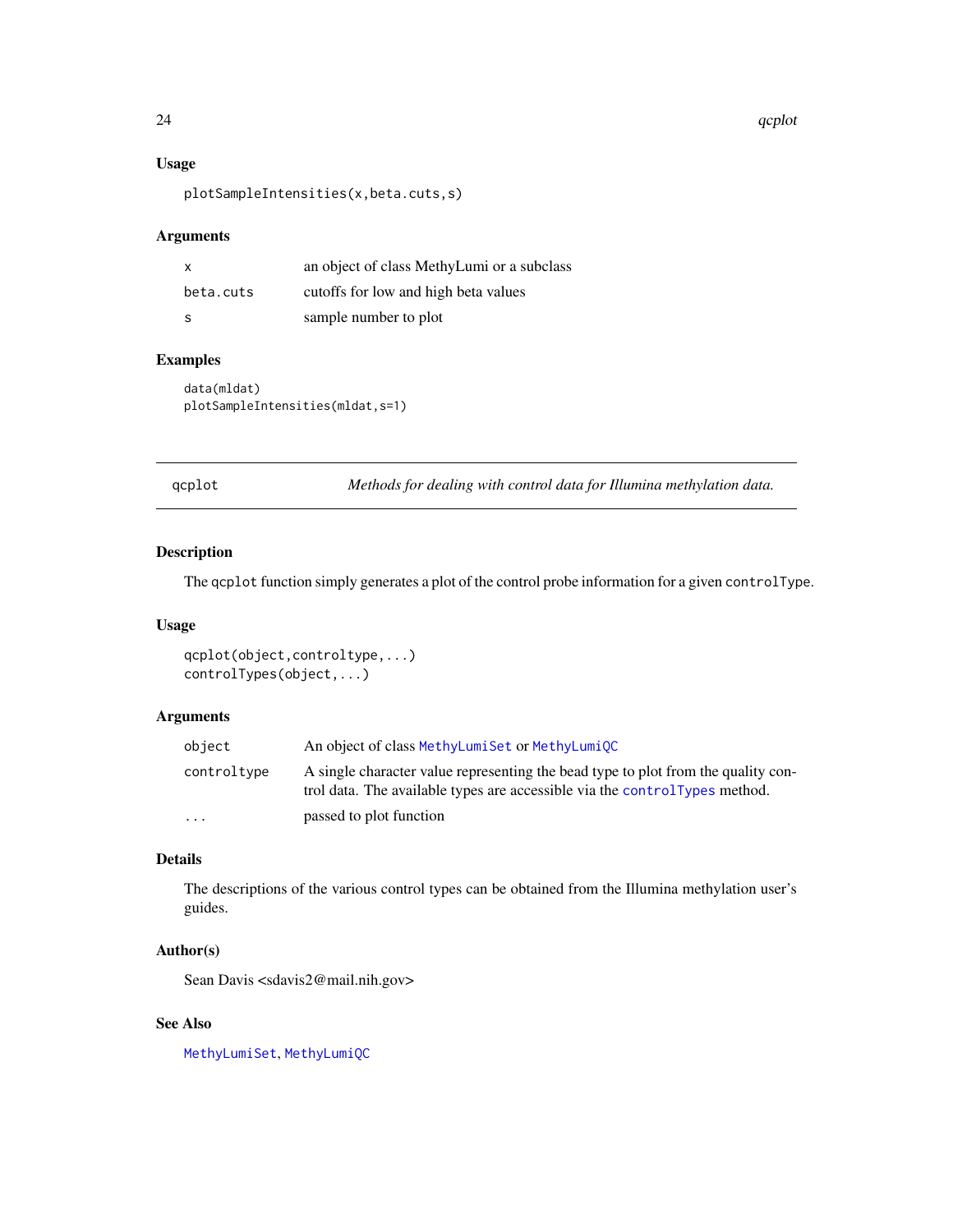## <span id="page-24-0"></span>tcgaPipeline 25

## Examples

```
data(mldat)
controlTypes(mldat)
qcplot(mldat,controlTypes(mldat)[3])
```
tcgaPipeline *Total convenience function for processing IDATs like tcga*

## Description

Total convenience function for processing IDATs like tcga

## Usage

tcgaPipeline(IDATs)

## Arguments

IDATs character() of idat files

| varFilter | Variation-based Filtering of Features (CpG sites) in a MethyLumiSet |
|-----------|---------------------------------------------------------------------|
|           | or MethyLumiM object                                                |

## Description

The function varFilter removes features exhibiting little variation across samples. Such nonspecific filtering can be advantageous for downstream data analysis.

## Usage

varFilter(eset, var.func=IQR, var.cutoff=0.5, filterByQuantile=TRUE, ...)

## Arguments

| eset             | An MethyLumiSet or MethyLumiM object.                                                                                                                                                                                                                                                    |
|------------------|------------------------------------------------------------------------------------------------------------------------------------------------------------------------------------------------------------------------------------------------------------------------------------------|
| var.func         | The function used as the per-feature filtering statistics.                                                                                                                                                                                                                               |
| var.cutoff       | A numeric value indicating the cutoff value for variation. If filter By Quantile<br>is TRUE, features whose value of var. func is less than var. cutoff-quantile of<br>all var func value will be removed. It FALSE, features whose values are less<br>than var. cutoff will be removed. |
| filterByQuantile |                                                                                                                                                                                                                                                                                          |
|                  | A logical indicating whether var. cutoff is to be interprested as a quantile of<br>all var. func (the default), or as an absolute value.                                                                                                                                                 |
| $\ddotsc$        | Unused, but available for specializing methods.                                                                                                                                                                                                                                          |
|                  |                                                                                                                                                                                                                                                                                          |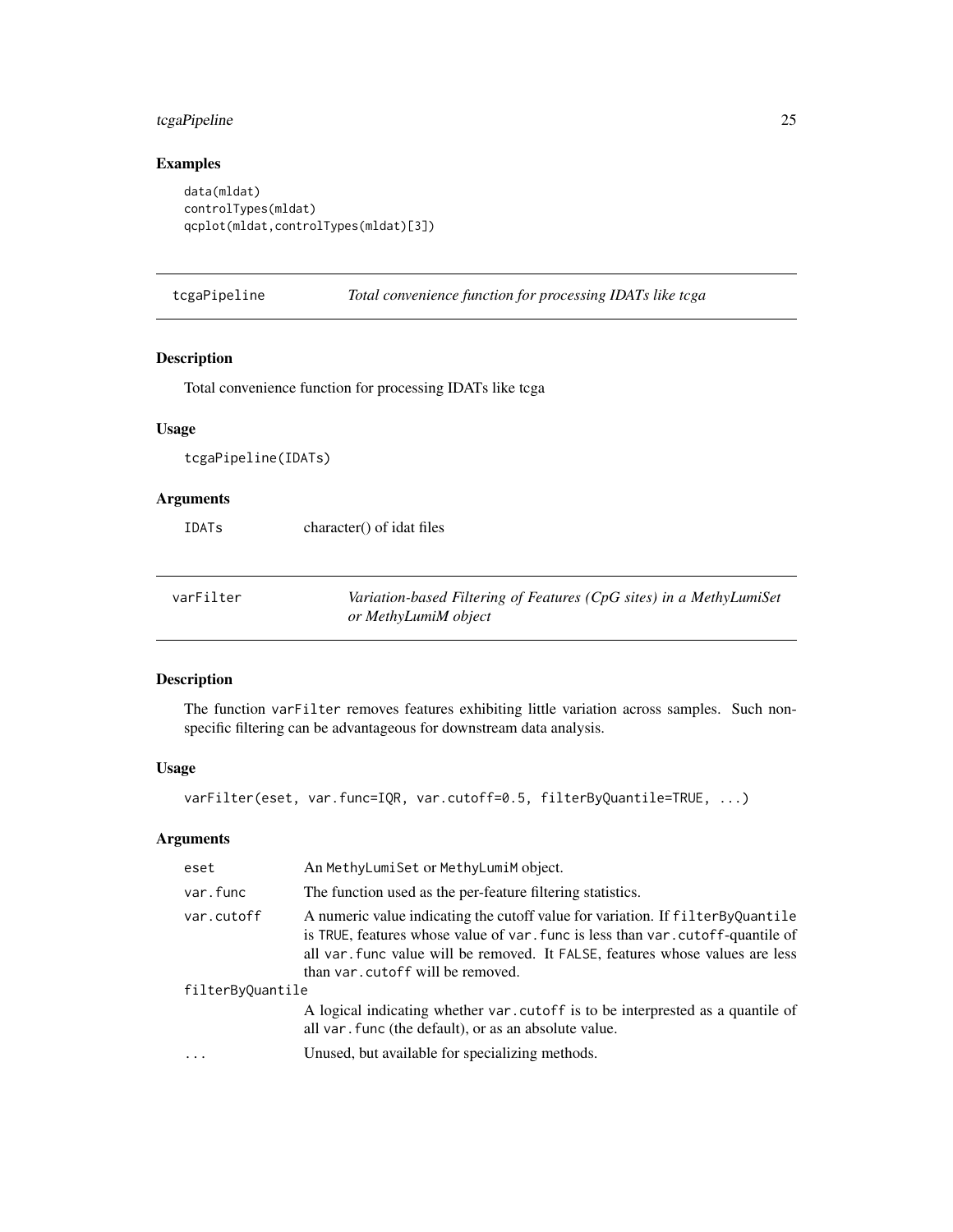#### <span id="page-25-0"></span>Details

This function is a counterpart of functions nsFilter and varFilter available from the genefilter package. See R. Bourgon et. al. (2010) and [nsFilter](#page-0-0) for detail.

It is proven that non-specific filtering, for which the criteria does not depend on sample class, can increase the number of discoverie. Inappropriate choice of test statistics, however, might have adverse effect. limma's moderated t-statistics, for example, is based on empirical Bayes approach which models the conjugate prior of gene-level variance with an inverse of  $\chi^2$  distribution scaled by observed global variance. As the variance-based filtering removes the set of genes with low variance, the scaled inverse  $\chi^2$  no longer provides a good fit to the data passing the filter, causing the limma algorithm to produce a posterior degree-of-freedom of infinity (Bourgon 2010). This leads to two consequences: (i) gene-level variance estimate will be ignore, and (ii) the  $p$ -value will be overly optimistic (Bourgon 2010).

#### Value

The function featureFilter returns a list consisting of:

| eset       | The filtered MethyLumiSet or MethyLumiM object. |
|------------|-------------------------------------------------|
| filter.log | Shows many low-variant features are removed.    |

#### Author(s)

Chao-Jen Wong <cwon2@fhcrc.org>

#### References

R. Bourgon, R. Gentleman, W. Huber, *Independent filtering increases power for detecting differentially expressed genes*, PNAS, vol. 107, no. 21, pp:9546-9551, 2010.

## See Also

[nsFilter](#page-0-0)

#### Examples

data(mldat) ## keep top 75 percent filt <- varFilter(mldat, var.cutoff=0.25) filt\$filter.log dim(filt\$eset)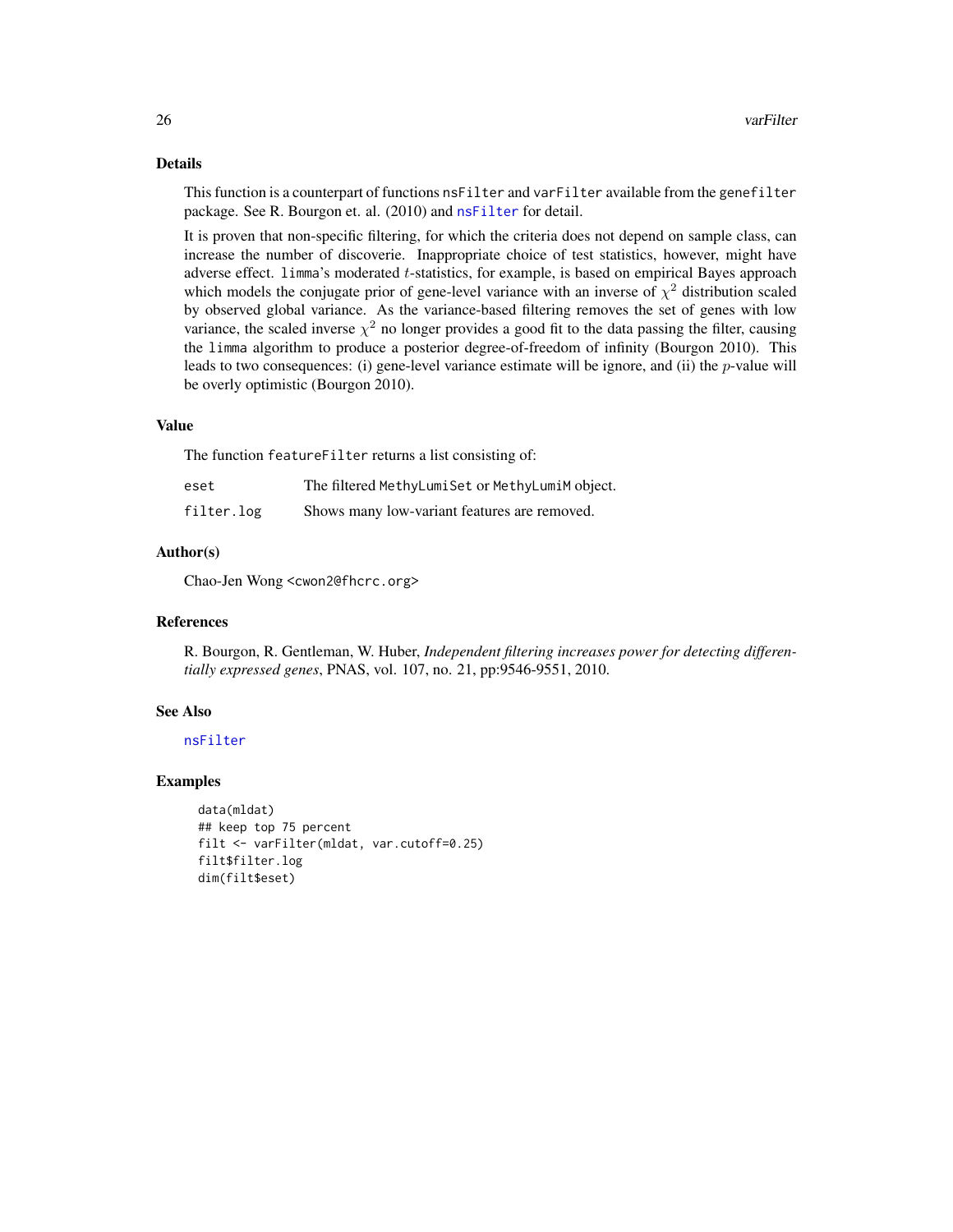# <span id="page-26-0"></span>**Index**

```
∗ IO
    getAssayDataNameSubstitutions, 7
    MethyLumi-accessors, 10
    methylumi-package, 3
    methylumIDAT, 13
    methylumiR, 18
∗ classes
    methylData-class, 9
    MethyLumi-class, 10
    MethyLumiM-class, 14
    MethyLumiQC-class, 16
    MethyLumiSet-class, 19
∗ datasets
    CpGs, 4
    mldat, 22
∗ hplot
    plotSampleIntensities, 23
    qcplot, 24
∗ manip
    extractBarcodeAndPosition, 5
    normalizeMethyLumiSet, 22
∗ methods
    estimateM, 4
[,MethyLumiM,ANY,ANY,ANY-method
        (MethyLumiM-class), 14
[,MethyLumiM,ANY-method
        (MethyLumiM-class), 14
[,MethyLumiSet,ANY,ANY,ANY-method
        (MethyLumiSet-class), 19
[,MethyLumiSet,ANY-method
        (MethyLumiSet-class), 19
```
AnnotatedDataFrame, *[19](#page-18-0)* AssayData, *[19](#page-18-0)*

betas *(*MethyLumi-accessors*)*, [10](#page-9-0) betas,GenomicMethylSet-method *(*methylumiGenerics*)*, [14](#page-13-0) betas,MethylSet-method *(*methylumiGenerics*)*, [14](#page-13-0)

betas,MethyLumiM-method *(*MethyLumiM-class*)*, [14](#page-13-0) betas,MethyLumiSet-method *(*MethyLumiSet-class*)*, [19](#page-18-0) betas,RangedSummarizedExperiment-method *(*methylumiGenerics*)*, [14](#page-13-0) betas<- *(*MethyLumi-accessors*)*, [10](#page-9-0) betas<-,MethyLumiSet,matrix-method *(*MethyLumiSet-class*)*, [19](#page-18-0) Biobase, *[3](#page-2-0)* boxplot,MethyLumiSet-method *(*MethyLumiSet-class*)*, [19](#page-18-0) combine,MethyLumiM,MethyLumiM-method *(*MethyLumiM-class*)*, [14](#page-13-0) combine, MethyLumiQC, MethyLumiQC-method *(*MethyLumiQC-class*)*, [16](#page-15-0) combine, MethyLumiSet, MethyLumiSet-method *(*MethyLumiSet-class*)*, [19](#page-18-0) combine27k450k *(*methylumiGenerics*)*, [14](#page-13-0) combine27k450k,MethyLumiSet,MethyLumiSet-method *(*MethyLumiSet-class*)*, [19](#page-18-0) controlData *(*methylumiGenerics*)*, [14](#page-13-0) controlData, MethyLumiM-method *(*MethyLumiM-class*)*, [14](#page-13-0) controlData,MethyLumiSet-method *(*MethyLumiSet-class*)*, [19](#page-18-0) controlData<- *(*methylumiGenerics*)*, [14](#page-13-0) controlData<-,MethyLumiM,ANY-method *(*MethyLumiM-class*)*, [14](#page-13-0) controlData<-,MethyLumiSet *(*MethyLumiSet-class*)*, [19](#page-18-0) controlData<-,MethyLumiSet,MethyLumiQC-method *(*MethyLumiQC-class*)*, [16](#page-15-0) controlTypes, *[24](#page-23-0)* controlTypes *(*qcplot*)*, [24](#page-23-0) controlTypes,MethyLumiM-method *(*MethyLumiM-class*)*, [14](#page-13-0) controlTypes, MethyLumiQC-method *(*MethyLumiQC-class*)*, [16](#page-15-0)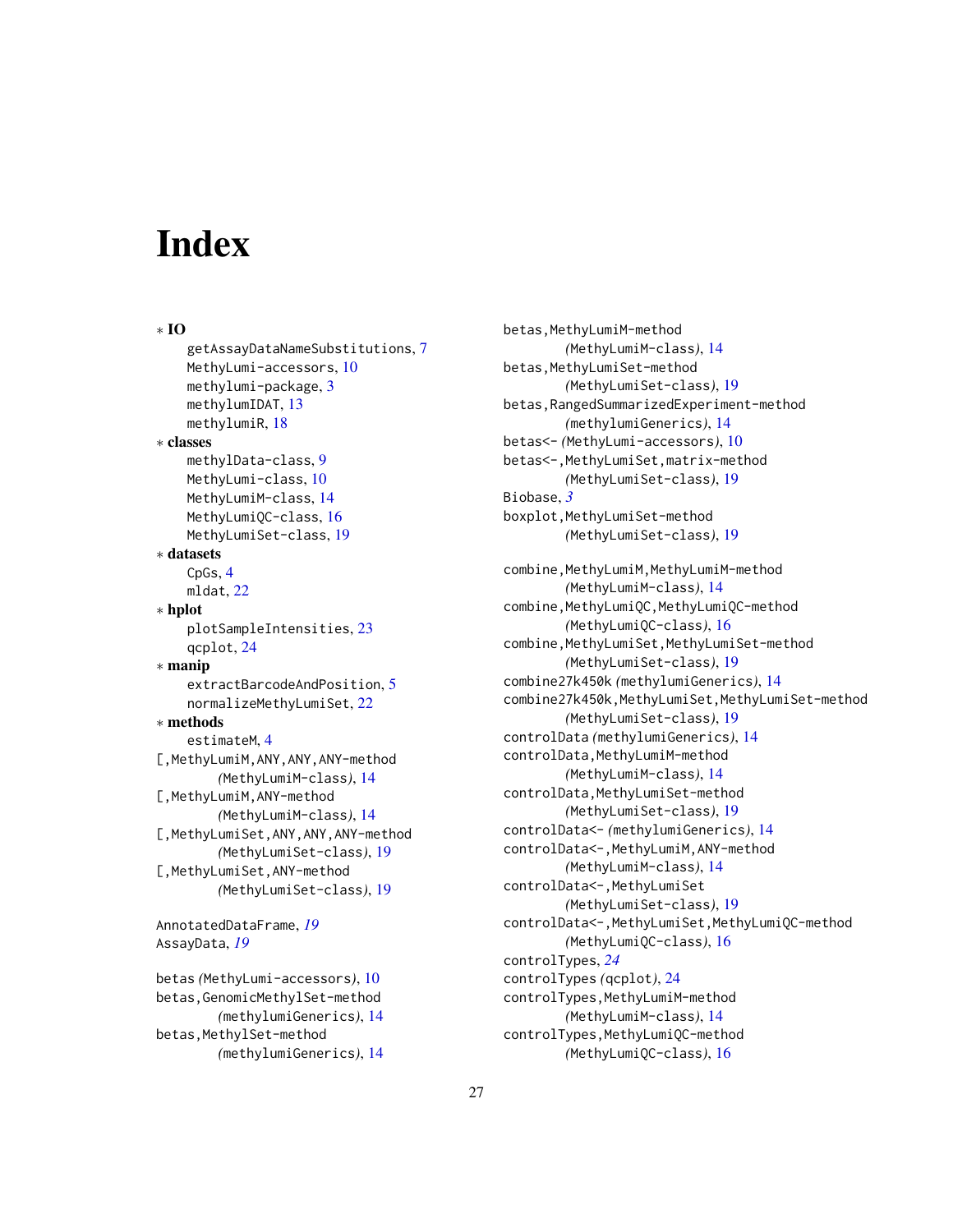## 28 INDEX

controlTypes,MethyLumiSet-method *(*MethyLumiSet-class*)*, [19](#page-18-0) corplot *(*MethyLumi-accessors*)*, [10](#page-9-0) corplot,MethyLumiSet-method *(*MethyLumiSet-class*)*, [19](#page-18-0) CpGs, [4](#page-3-0) cy3 *(*methylumiGenerics*)*, [14](#page-13-0) Cy3.N *(*methylumiGenerics*)*, [14](#page-13-0) Cy3.N, MethyLumiQC-method *(*MethyLumiQC-class*)*, [16](#page-15-0) Cy3.N,MethyLumiSet-method *(*MethyLumiSet-class*)*, [19](#page-18-0) Cy3<- *(*methylumiGenerics*)*, [14](#page-13-0) Cy3<-,MethyLumiQC,matrix-method *(*MethyLumiQC-class*)*, [16](#page-15-0) cy5 *(*methylumiGenerics*)*, [14](#page-13-0) Cy5.N *(*methylumiGenerics*)*, [14](#page-13-0) Cy5.N, MethyLumiQC-method *(*MethyLumiQC-class*)*, [16](#page-15-0) Cy5.N, MethyLumiSet-method *(*MethyLumiSet-class*)*, [19](#page-18-0) Cy5<- *(*methylumiGenerics*)*, [14](#page-13-0) Cy5<-,MethyLumiQC,matrix-method *(*MethyLumiQC-class*)*, [16](#page-15-0)

```
dataType (methylumiGenerics), 14
dataType, MethyLumiM-method
        (MethyLumiM-class), 14
dataType<- (methylumiGenerics), 14
dataType<-,MethyLumiM,ANY-method
        (MethyLumiM-class), 14
dataType<-,MethyLumiM-method
        (MethyLumiM-class), 14
designIItoMandU (methylumiGenerics), 14
designItoMandU (methylumiGenerics), 14
detection (methylumiGenerics), 14
detection, MethyLumiM-method
        (MethyLumiM-class), 14
detection<- (methylumiGenerics), 14
detection <- , MethyLumiM-method
        (MethyLumiM-class), 14
diagnostics (methylumiGenerics), 14
diagnostics,methylData-method
        (methylData-class), 9
```
eSet, *[3](#page-2-0)*, *[10](#page-9-0)[–12](#page-11-0)*, *[15](#page-14-0)*, *[17,](#page-16-0) [18](#page-17-0)*, *[20,](#page-19-0) [21](#page-20-0)* estimateM, [4](#page-3-0) ExpressionSet, *[15](#page-14-0)*

exprs, MethyLumiSet-method *(*MethyLumiSet-class*)*, [19](#page-18-0) extractBarcodeAndPosition, [5](#page-4-0) featureFilter, [6](#page-5-0) featureFilter,MethyLumiM-method *(*featureFilter*)*, [6](#page-5-0) featureFilter,MethyLumiSet-method *(*featureFilter*)*, [6](#page-5-0) getAssayDataNameSubstitutions, [7](#page-6-0) getBarcodes *(*methylumiGenerics*)*, [14](#page-13-0) getHistory *(*MethyLumi-accessors*)*, [10](#page-9-0) getHistory,MethyLumiM-method *(*MethyLumiM-class*)*, [14](#page-13-0) getHistory,MethyLumiSet-method *(*MethyLumiSet-class*)*, [19](#page-18-0) getProtocolData *(*methylumiGenerics*)*, [14](#page-13-0) hist,MethyLumiQC-method *(*MethyLumiQC-class*)*, [16](#page-15-0) hist,MethyLumiSet-method *(*MethyLumiSet-class*)*, [19](#page-18-0) IDATsToDFs *(*methylumiGenerics*)*, [14](#page-13-0) IDATsToMatrices, [8](#page-7-0) IDATtoDF *(*methylumiGenerics*)*, [14](#page-13-0) IDATtoMatrix, [8](#page-7-0) intensities.IB *(*methylumiGenerics*)*, [14](#page-13-0) intensities.IB,MethyLumiSet,character-method *(*MethyLumiSet-class*)*, [19](#page-18-0) intensities.IB,MethyLumiSet,missing-method *(*MethyLumiSet-class*)*, [19](#page-18-0) intensities.M *(*methylumiGenerics*)*, [14](#page-13-0) intensities.M,MethyLumiSet,character-method *(*MethyLumiSet-class*)*, [19](#page-18-0) intensities.M,MethyLumiSet,missing-method *(*MethyLumiSet-class*)*, [19](#page-18-0) intensities.OOB *(*methylumiGenerics*)*, [14](#page-13-0) intensities.OOB,MethyLumiSet,character-method *(*MethyLumiSet-class*)*, [19](#page-18-0) intensities.OOB,MethyLumiSet,missing-method *(*MethyLumiSet-class*)*, [19](#page-18-0) intensities.OOB.allelic,MethyLumiSet,character,character-m *(*MethyLumiSet-class*)*, [19](#page-18-0) intensities.OOB.allelic, MethyLumiSet, missing, missing-metho *(*MethyLumiSet-class*)*, [19](#page-18-0) intensities.U *(*methylumiGenerics*)*, [14](#page-13-0) intensities.U,MethyLumiSet,character-method *(*MethyLumiSet-class*)*, [19](#page-18-0)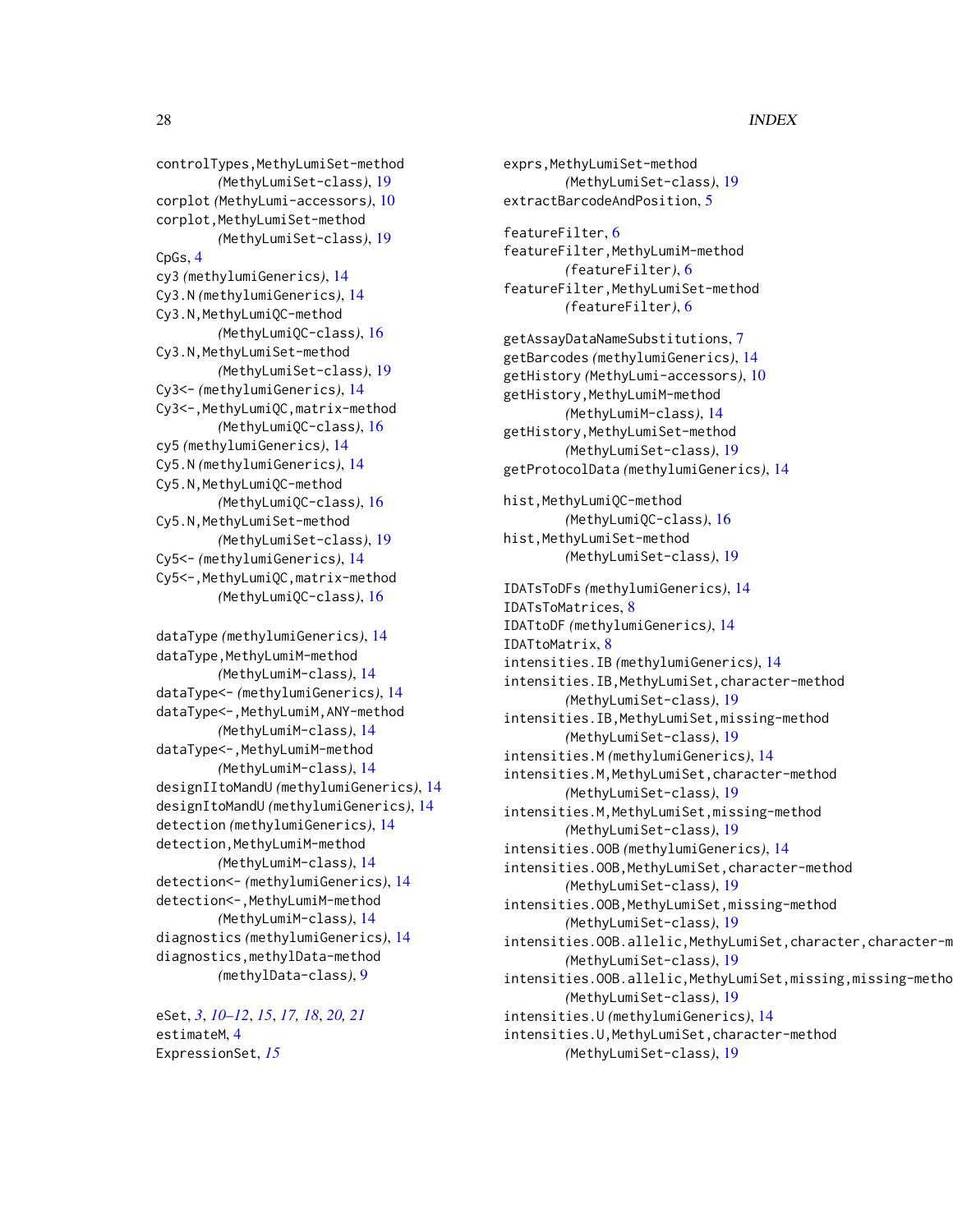#### INDEX 29

intensities.U,MethyLumiSet,missing-method *(*MethyLumiSet-class*)*, [19](#page-18-0) intensitiesByChannel *(*methylumiGenerics*)*, [14](#page-13-0) intensitiesByChannel,MethyLumiM-method *(*MethyLumiM-class*)*, [14](#page-13-0) intensitiesByChannel,MethyLumiQC-method *(*MethyLumiQC-class*)*, [16](#page-15-0) intensitiesByChannel,MethyLumiSet-method *(*MethyLumiSet-class*)*, [19](#page-18-0) lumiCSV *(*methylumiGenerics*)*, [14](#page-13-0) lumIDAT *(*methylumiGenerics*)*, [14](#page-13-0) mergeProbeDesigns *(*methylumiGenerics*)*, [14](#page-13-0) methylated *(*MethyLumi-accessors*)*, [10](#page-9-0) methylated,MethylSet-method *(*methylumiGenerics*)*, [14](#page-13-0) methylated, MethyLumi-method *(*MethyLumi-class*)*, [10](#page-9-0) methylated, MethyLumiM-method *(*MethyLumiM-class*)*, [14](#page-13-0) methylated,MethyLumiQC-method *(*MethyLumiQC-class*)*, [16](#page-15-0) methylated,MethyLumiSet-method *(*MethyLumiSet-class*)*, [19](#page-18-0) methylated.N *(*methylumiGenerics*)*, [14](#page-13-0) methylated.N,methylData-method *(*methylData-class*)*, [9](#page-8-0) methylated.N,MethyLumiM-method *(*MethyLumiM-class*)*, [14](#page-13-0) methylated.N<- *(*methylumiGenerics*)*, [14](#page-13-0) methylated.N<-,methylData,matrix-method *(*methylData-class*)*, [9](#page-8-0) methylated.N<-,MethyLumiM,ANY-method *(*MethyLumiM-class*)*, [14](#page-13-0) methylated<- *(*MethyLumi-accessors*)*, [10](#page-9-0) methylated<-,MethyLumi,matrix-method *(*MethyLumi-class*)*, [10](#page-9-0) methylated<-,MethyLumiM,ANY-method *(*MethyLumiM-class*)*, [14](#page-13-0) methylated<-,MethyLumiSet,matrix-method *(*MethyLumiSet-class*)*, [19](#page-18-0) methylData, *[20](#page-19-0)* methylData-class, [9](#page-8-0) MethyLumi, *[3](#page-2-0)*, *[17,](#page-16-0) [18](#page-17-0)*, *[20](#page-19-0)* methylumi *(*methylumi-package*)*, [3](#page-2-0) MethyLumi-accessors, [10](#page-9-0)

MethyLumi-class, [10](#page-9-0) methylumi-package, [3](#page-2-0) MethyLumi-strippers, [12](#page-11-0) methylumi.bgcorr *(*methylumiGenerics*)*, [14](#page-13-0) methylumi.diagnostics *(*methylumiGenerics*)*, [14](#page-13-0) methylumiCSV *(*methylumiGenerics*)*, [14](#page-13-0) methylumIDAT, [13,](#page-12-0) *[21](#page-20-0)* methylumiGenerics, [14](#page-13-0) MethyLumiM, *[9](#page-8-0)* MethyLumiM *(*MethyLumiM-class*)*, [14](#page-13-0) MethyLumiM-class, [14](#page-13-0) MethyLumiQC, *[3](#page-2-0)*, *[10](#page-9-0)*, *[12](#page-11-0)*, *[19](#page-18-0)*, *[21](#page-20-0)*, *[24](#page-23-0)* MethyLumiQC-class, [16](#page-15-0) methylumiR, *[12](#page-11-0)*, *[18](#page-17-0)*, [18,](#page-17-0) *[21](#page-20-0)* MethyLumiSet, *[3](#page-2-0)*, *[9,](#page-8-0) [10](#page-9-0)*, *[12](#page-11-0)*, *[18](#page-17-0)*, *[22](#page-21-0)*, *[24](#page-23-0)* MethyLumiSet-class, [19](#page-18-0) MIAME, *[19](#page-18-0)* mldat, [22](#page-21-0)

NChannelSetToMethyLumiSet *(*methylumiGenerics*)*, [14](#page-13-0) negctls *(*methylumiGenerics*)*, [14](#page-13-0) negctls,MethyLumiM,character-method *(*MethyLumiM-class*)*, [14](#page-13-0) negctls, MethyLumiM, missing-method *(*MethyLumiM-class*)*, [14](#page-13-0) negctls,MethyLumiQC,character-method *(*MethyLumiQC-class*)*, [16](#page-15-0) negctls,MethyLumiQC,missing-method *(*MethyLumiQC-class*)*, [16](#page-15-0) negctls,MethyLumiSet,character-method *(*MethyLumiSet-class*)*, [19](#page-18-0) negctls,MethyLumiSet,missing-method *(*MethyLumiSet-class*)*, [19](#page-18-0) negctls.stderr,MethyLumiQC,character-method *(*MethyLumiQC-class*)*, [16](#page-15-0) negctls.stderr,MethyLumiQC,missing-method *(*MethyLumiQC-class*)*, [16](#page-15-0) negctls.stderr,MethyLumiSet,character-method *(*MethyLumiSet-class*)*, [19](#page-18-0) negctls.stderr,MethyLumiSet,missing-method *(*MethyLumiSet-class*)*, [19](#page-18-0) negnorm *(*methylumiGenerics*)*, [14](#page-13-0) negnorm, MethyLumiM, character-method *(*MethyLumiM-class*)*, [14](#page-13-0) negnorm, MethyLumiM, missing-method *(*MethyLumiM-class*)*, [14](#page-13-0)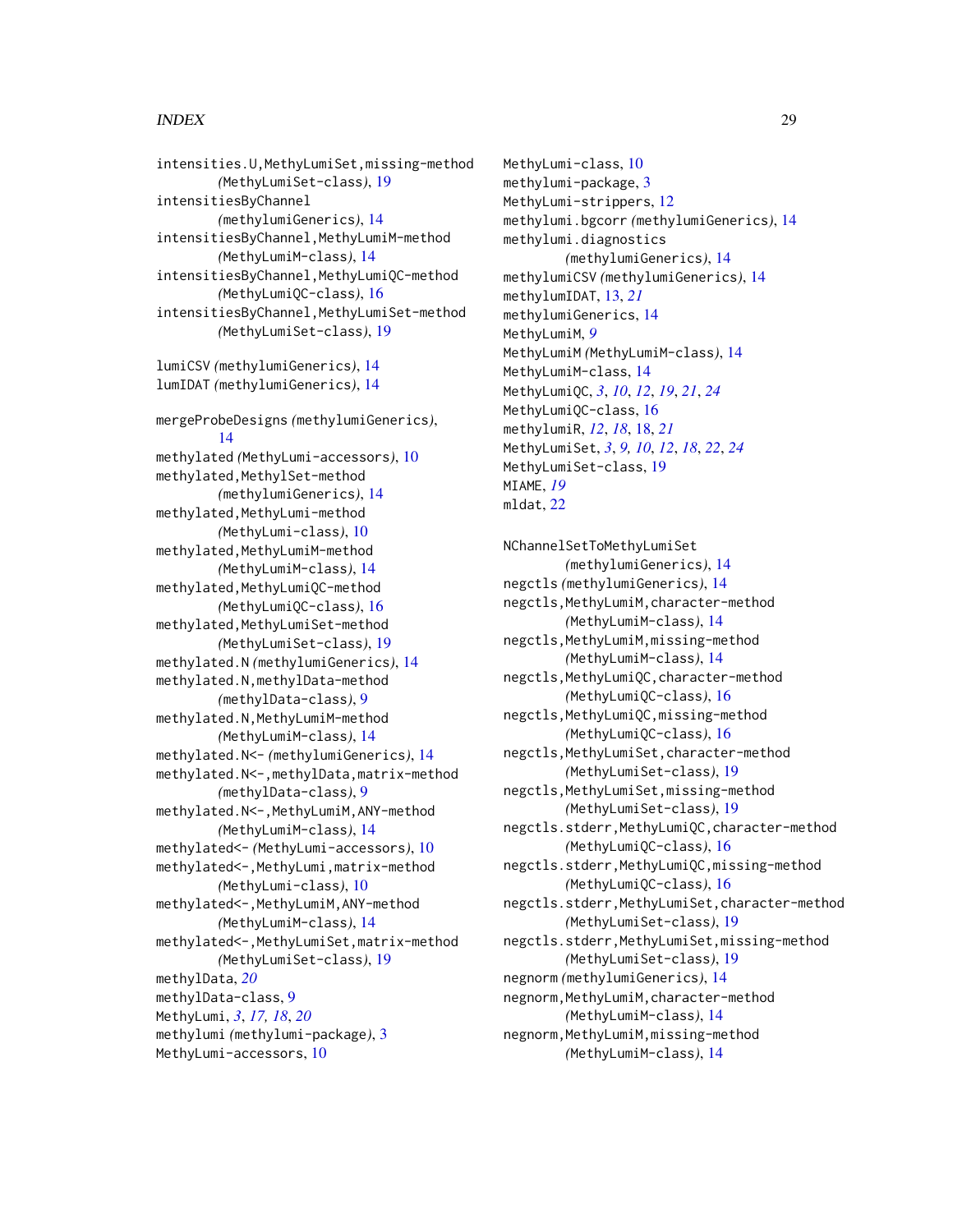negnorm,MethyLumiQC,character-method *(*MethyLumiQC-class*)*, [16](#page-15-0) negnorm,MethyLumiQC,missing-method *(*MethyLumiQC-class*)*, [16](#page-15-0) negnorm,MethyLumiSet,character-method *(*MethyLumiSet-class*)*, [19](#page-18-0) negnorm,MethyLumiSet,missing-method *(*MethyLumiSet-class*)*, [19](#page-18-0) normalizeMethyLumiSet, *[10](#page-9-0)*, *[21](#page-20-0)*, [22](#page-21-0) normctls *(*methylumiGenerics*)*, [14](#page-13-0) normctls,MethyLumiM-method *(*MethyLumiM-class*)*, [14](#page-13-0) normctls,MethyLumiQC-method *(*MethyLumiQC-class*)*, [16](#page-15-0) normctls, MethyLumiSet-method *(*MethyLumiSet-class*)*, [19](#page-18-0) nsFilter, *[7](#page-6-0)*, *[26](#page-25-0)*

```
pairs,MethyLumiSet-method
        (MethyLumiSet-class), 19
plotNAs (methylumiGenerics), 14
plotNAs,methylData-method
        (methylData-class), 9
plotNegOob (methylumiGenerics), 14
plotSampleIntensities, 23
plotSampleIntensities,MethyLumiSet-method
        (MethyLumiSet-class), 19
probeNAs (methylumiGenerics), 14
probeNAs, MethyLumiM-method
        (MethyLumiM-class), 14
probeNAs, MethyLumiSet-method
        (MethyLumiSet-class), 19
psummary (methylumiGenerics), 14
pval.detect (methylumiGenerics), 14
pval.detect,methylData-method
        (methylData-class), 9
pval.detect<- (methylumiGenerics), 14
pval.detect<-,methylData,numeric-method
        (methylData-class), 9
pvals (MethyLumi-accessors), 10
pvals, MethyLumi-method
        (MethyLumi-class), 10
pvals, MethyLumiM-method
        (MethyLumiM-class), 14
pvals<- (MethyLumi-accessors), 10
pvals<-,MethyLumi,matrix-method
        (MethyLumi-class), 10
```

```
qc.probe.plot (methylumiGenerics), 14
```
QCdata *(*MethyLumi-accessors*)*, [10](#page-9-0) QCdata,MethyLumiM-method *(*MethyLumiM-class*)*, [14](#page-13-0) QCdata, MethyLumiSet-method *(*MethyLumiSet-class*)*, [19](#page-18-0) QCdata<- *(*MethyLumi-accessors*)*, [10](#page-9-0) QCdata<-,MethyLumiSet *(*MethyLumiSet-class*)*, [19](#page-18-0) QCdata<-,MethyLumiSet,MethyLumiQC-method *(*MethyLumiQC-class*)*, [16](#page-15-0) qcplot, [24](#page-23-0) qcplot,Methylumi-method *(*MethyLumi-class*)*, [10](#page-9-0) qcplot,MethyLumiQC-method *(*MethyLumiQC-class*)*, [16](#page-15-0) qcplot,MethyLumiSet-method *(*MethyLumiSet-class*)*, [19](#page-18-0)

sampleNAs *(*methylumiGenerics*)*, [14](#page-13-0) sampleNAs, MethyLumiM-method *(*MethyLumiM-class*)*, [14](#page-13-0) sampleNAs, MethyLumiSet-method *(*MethyLumiSet-class*)*, [19](#page-18-0) show, MethyLumiSet-method *(*MethyLumiSet-class*)*, [19](#page-18-0) stripBeadNs *(*MethyLumi-strippers*)*, [12](#page-11-0) stripBeadSDs *(*MethyLumi-strippers*)*, [12](#page-11-0) stripMethyLumiSet *(*MethyLumi-strippers*)*, [12](#page-11-0) stripOOB *(*MethyLumi-strippers*)*, [12](#page-11-0) summary, MethyLumi-method *(*MethyLumi-class*)*, [10](#page-9-0)

tcgaPipeline, [25](#page-24-0) total.intensity *(*methylumiGenerics*)*, [14](#page-13-0) total.intensity,MethyLumiM-method *(*MethyLumiM-class*)*, [14](#page-13-0) total.intensity,MethyLumiSet-method *(*MethyLumiSet-class*)*, [19](#page-18-0)

unmethylated *(*MethyLumi-accessors*)*, [10](#page-9-0) unmethylated, MethylSet-method *(*methylumiGenerics*)*, [14](#page-13-0) unmethylated,MethyLumi-method *(*MethyLumi-class*)*, [10](#page-9-0) unmethylated, MethyLumiM-method *(*MethyLumiM-class*)*, [14](#page-13-0) unmethylated, MethyLumiQC-method *(*MethyLumiQC-class*)*, [16](#page-15-0)